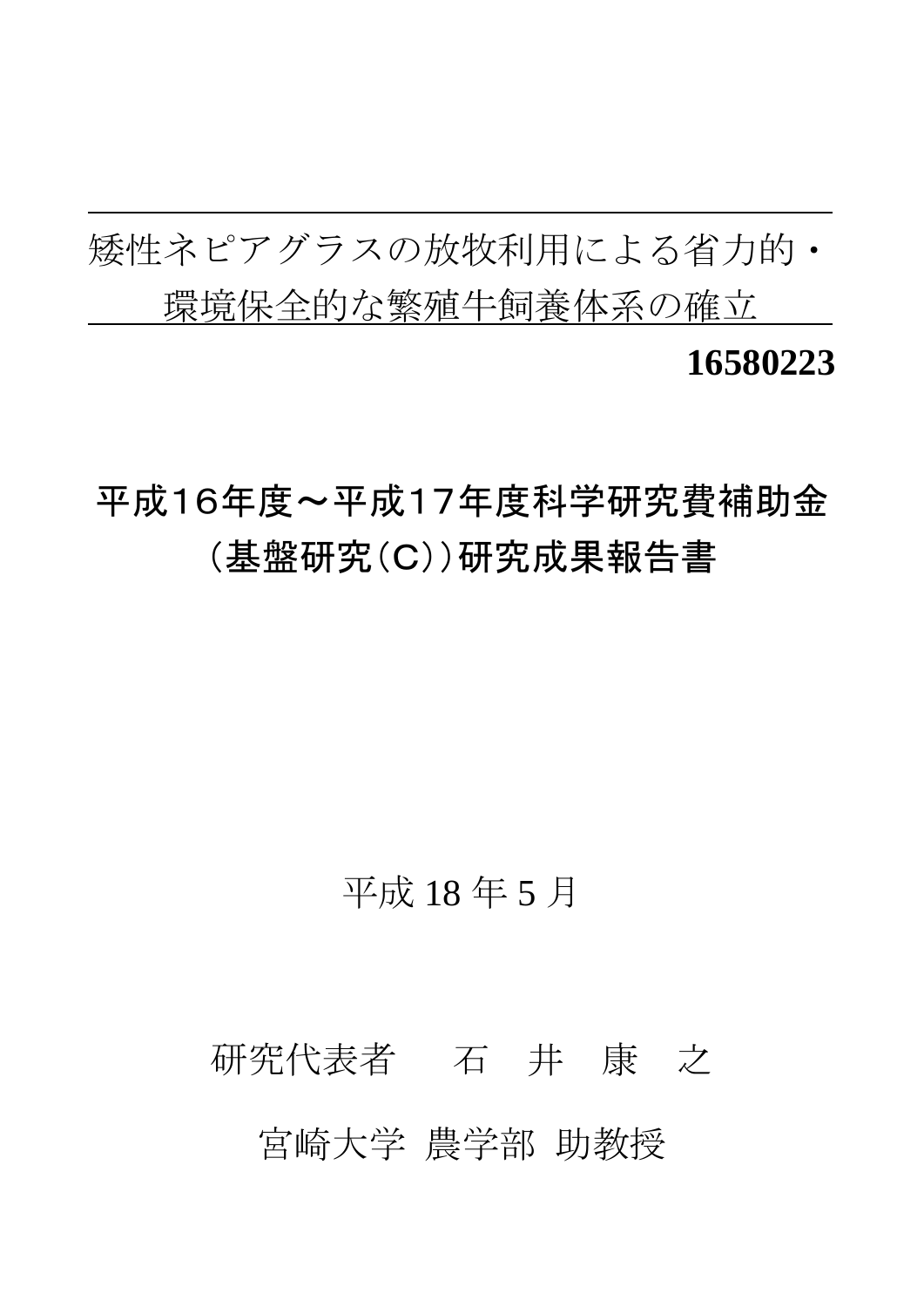#### はしがき

近年わが国の家畜生産において,輸入(粗)飼料に由来すると見なされる家畜疾病が相次いで発 生したことから,自給粗飼料の安定的な確保が緊急の課題になっている。その際,大規模な飼料畑 を有し大型の作業機を利用できる畜産農家では,青刈り飼料作物を栽培し,貯蔵飼料を調製するこ とが経営上有利であると考えられる。しかし,南九州における畜産農家で最も多く存在する小規模 肉用繁殖牛農家では,特別の貯蔵施設をもたず,また大型の作業機械の保有が限られており,主と して牧草類を青刈り給与する経営がかなり存在する。その場合,日々の生草給与が多労であるため, 労働力不足から購入粗飼料の依存に陥りやすい。

そこで,このような経営耕地面積と飼養頭数に適合し,特別の調製機械などが不要な粗飼料給与 体系として,暖地型牧草の放牧利用が注目されている。近年アメリカで育成された矮性ネピアグラ スは,生育期間を通じて普通種に比べて稈の伸長が抑制されることから,家畜に採食される葉身の 比率が高い。また,再生力もネピアグラス普通種には劣るものの暖地型牧草の中でかなり高いこと から,育成地のアメリカ・フロリダ州や南アメリカのブラジル,東南アジアのタイなどで試験研究が進 められ,既往の暖地型牧草に比べて,育成牛の増体性が優れるとの報告がなされている。日本ではかつ て,ネピアグラスの普通品種についてはその放牧利用が検討されているが,矮性品種についての検討は 他に例がない。南九州の低標高地では矮性ネピアグラスは十分越冬できるため,株分けによる栄養 繁殖で飼料畑を一旦造成すれば,盛夏期間に多年にわたり放牧利用が可能であると予想される。当 研究室における過去2か年の試験結果から、5月上旬に矮性ネピアグラスを植え付ければ、造成1年 目では7月上旬から,造成2年目では植付け当年に比べて越冬後の再生が速やかであり,6月中旬か ら放牧利用が可能であった。

以上のことから本研究では,宮崎大学学内附属施設における詳細な放牧試験と,経営農家への普 及を目指した熊本県普及センター管内農家における実証展示圃場の造成試験とを行い,盛夏期間に おいて矮性ネピアグラス飼料畑を輪換放牧利用することにより,省力的かつ家畜糞尿処理が不要な 環境保全的繁殖牛飼養体系の確立を検討したものである。

【研究組織】

研究代表者:石井 康之(宮崎大学農学部助教授) 研究分担者:福山 喜一(宮崎大学農学部教授) 研究分担者:井戸田幸子(宮崎大学農学部助手)

【交付決定額(配分額)】 (金額単位:円)

|         | 直接経費      | 間接経費 | 計<br>合    |
|---------|-----------|------|-----------|
| 平成 16年度 | 1,400,000 |      | 1,400,000 |
| 平成 17年度 | 700,000   |      | 700,000   |
| 計<br>総  | 2,100,000 |      | 2,100,000 |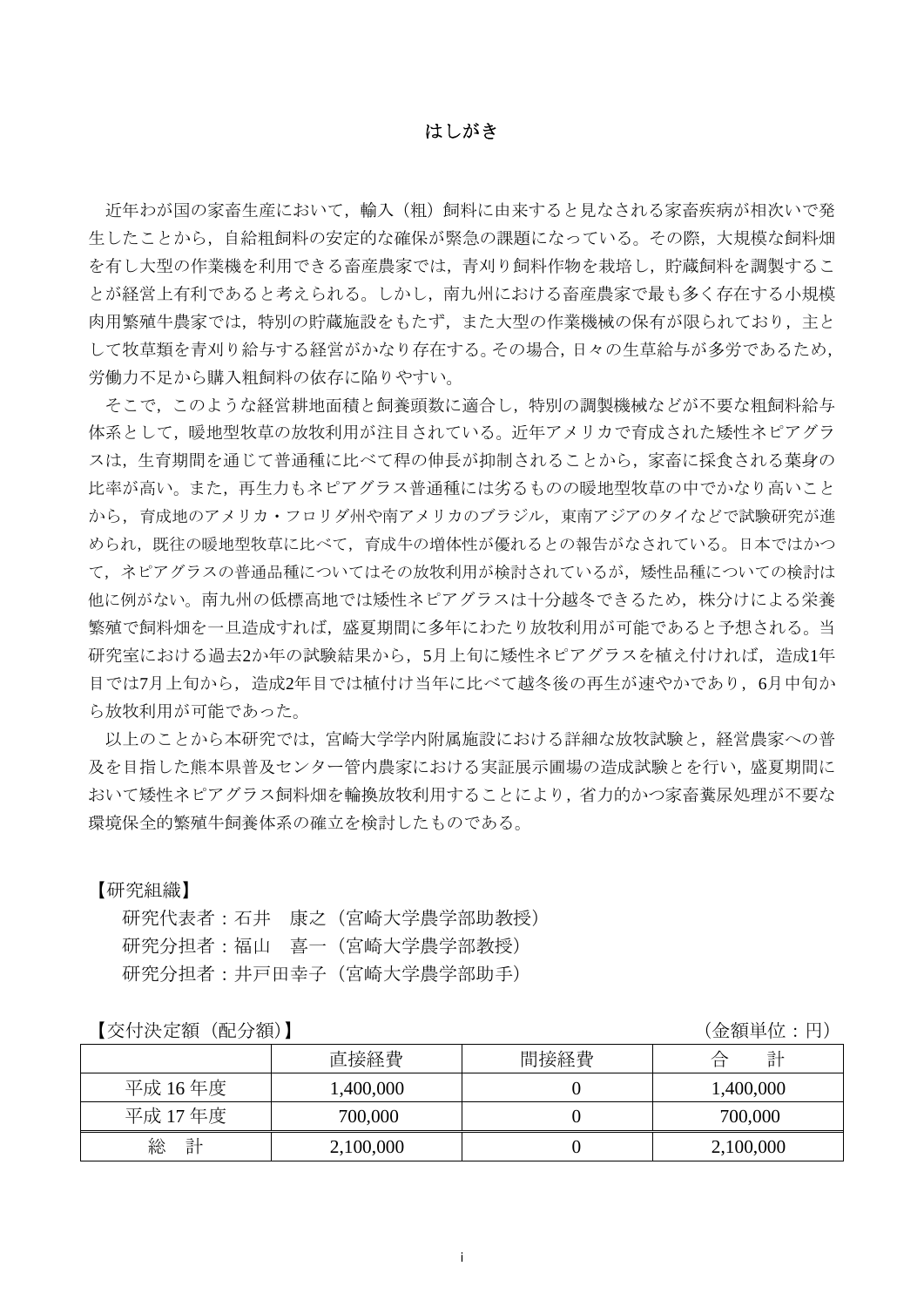#### 【研究発表】

(1) 学会誌等

- 1) Yasuyuki Ishii, Muhammad Mukhtar, Sachiko Idota and Kiichi Fukuyama, Rotational grazing system for beef cows on dwarf napiergrass pasture oversown with Italian ryegrass for 2 years after establishment, Grassland Science, 50 (3): 223-234, 2005年9月
- 2) Ishii, Y., Sunusi, A.A., Mukhtar, M., Idota, S. and Fukuyama, K., Herbage quality of dwarf Napier grass under a rotational cattle grazing system two years after establishment, Proceeding of a Satellite Workshop of the XXth International Grassland Congress, Glasgow, Scotland, p 150, 2005年7月
- 3) Ishii, Y., Mukhtar, M., Tudsri, S., Idota, S., Nakamura, Y. and Fukuyama, K., Grazing suitability of various Napier grass varieties in paddocks of different ages, Proceeding of a Satellite Workshop of the XXth International Grassland Congress, Glasgow, Scotland, p 151, 2005年7月
- (2) 口頭発表
	- 1) 石井康之・Sunusi Ambo Ako・富田逸郎・橋口純也・地内正嗣・深川 聡・井戸田幸子・福山 喜一, 南九州における矮性ネピアグラス草地の造成と肉用繁殖牛による放牧利用, 日本草地学 会誌, 51・別: 38-39, 2005年3月
	- 2) 石井康之・Sunusi Ambo Ako・Mukhtar Muhammad・井戸田幸子・福山喜一, 造成後2ヵ年間の 矮性ネピアグラス輪換放牧における飼料品質, 日本草地学会誌, 51・別: 338-339, 2005年3月
	- 3) 石井康之・Sunusi Ambo Ako・富田逸郎・橋口純也・樋口俊二・深川 聡・井戸田幸子・福山 喜一, 南九州における矮性ネピアグラス草地の造成1, 2年目における越冬性と放牧利用との関 係, 九州農業研究発表会専門部会発表要旨集, 68回, 142, 2005年9月
	- 4) 石井康之・Sunusi Ambo Ako・大杉綾華・井戸田幸子・福山喜一, 造成2~4年目の矮性ネピア グラスー追播イタリアンライグラス草地の肉用育成牛による輪換放牧利用と飼料品質、日本 草地学会誌, 52・別1: 68-69, 2006年3月
- (3) 出版物

なし

(4)研究成果による工業所有権の出願・取得状況

なし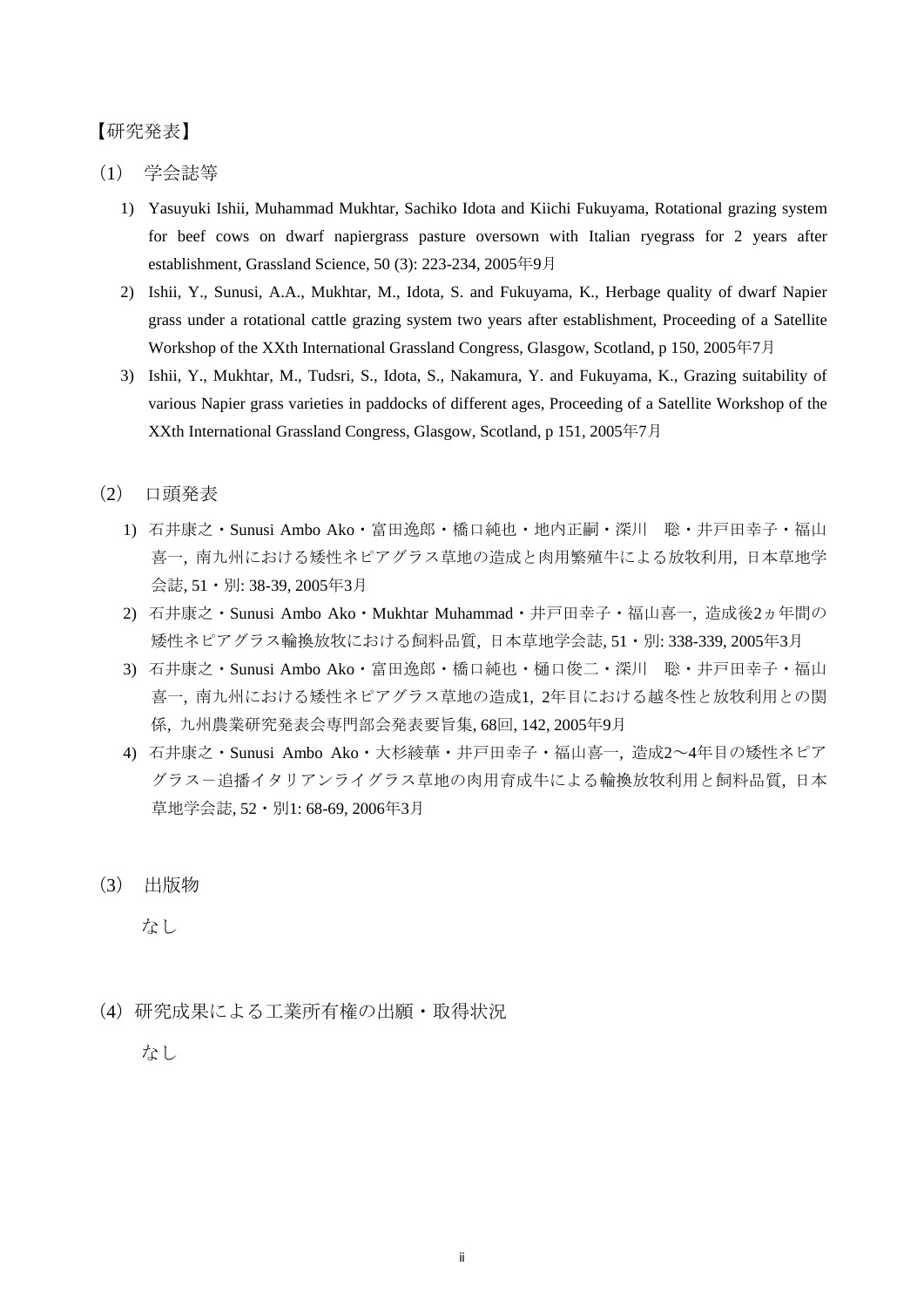#### 矮性ネピアグラスの放牧利用による省力的・

#### 環境保全的な繁殖牛飼養体系の確立

## Establishment of feeding system of breeding beef cows under the labor-saving and environment-conservative methods by the rotational grazing on the dwarf napiergrass pasture

石井康之・井戸田幸子・福山喜一

(宮崎大学農学部)

### Yasuyuki Ishii, Sachiko Idota and Kiichi Fukuyama (Faculty of Agriculture, University of Miyazaki)

#### **Abstract**

Dwarf napiergrass (*Pennisetum purpureum* Schumach) of a late-heading type (dwarf-late, DL), introduced by the Dairy Promotion Organization, Thailand, has a high over-wintering ability and is the most suitable variety for grazing in southern Kyushu, Japan. DL napiergrass pasture can be oversown with Italian ryegrass (*Lolium multiflorum* Lam., IR) in early November to extend the grazing period in the next spring. The objectives of this study were firstly to examine the herbage mass, digestibility and crude protein (CP) content of DL and IR both before and after rotational grazing in relation to the daily live-weight (LW) gain of cattle 4 years after establishment in the lowlands of Kyushu, Japan, secondarily to establish the DL napiergrass pasture for the extension to the livestock farmers in Kumamoto prefecture and thirdly to examine the laborsaving vegetative propagation method of DL napiergrass in Okinawa prefecture.

Four paddocks of DL pasture (5 a, 20 m  $\times$  25 m/paddock) were established by rooted tillers on May 6, 2002. The DL pasture was rotationally grazed by 3 breeding cattle (Japanese-Black) for 3 cycles from August to December in 2002 and by 2-3 beef cattle for 6 cycles from June to December in 2003. Another 2 paddocks of DL pasture were established on May 5, 2004, and were rotationally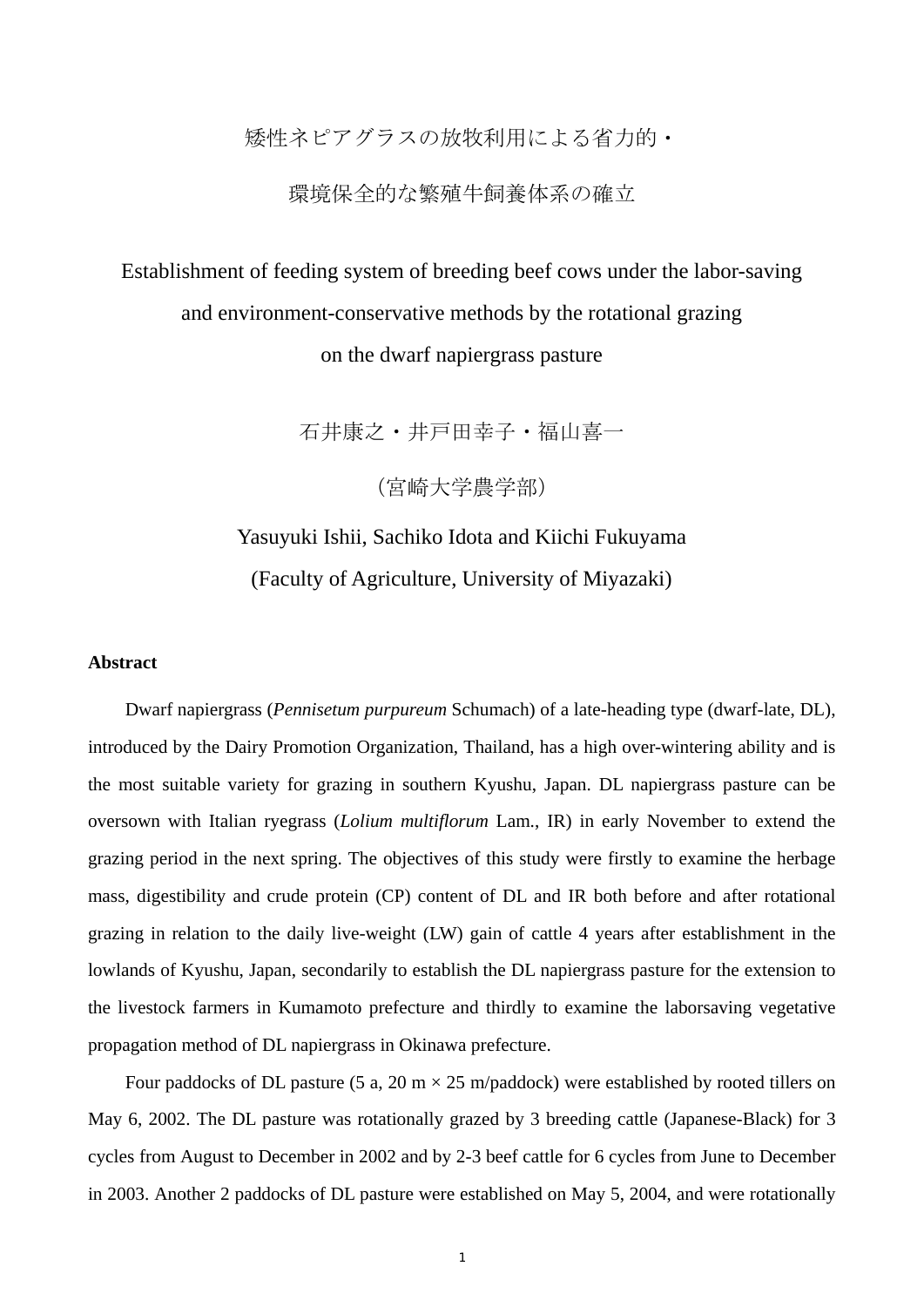grazed by 3 raising beef cows with other 4 paddocks for 4 cycles from June to October in both 2004 and 2005. Cattle LW was measured at 1100 h when cattle switched paddocks, and no concentrate or roughage was fed during this rotational grazing. Initial LWs were 451, 359, 276 and 276 kg/head in 2002, 2003, 2004 and 2005, respectively. *In vitro* dry matter digestibility (IVDMD) and CP content were measured in the herbage cut at 10 cm above the ground surface at every cycle in 2004 for DL napiergrass and at 5 cm in 2004 and 2005 for IR.

Live-weight of grazing cattle on DL pasture increased at 0.43-0.56 kg/head/day in 2004 and 2005. The carrying capacities on DL pasture were more than 1000 Cow-day/ha in 2002-2005. Annual mean CP content and IVDMD for DL napiergrass were 81  $g/kg$  DM and 0.641, respectively, in 2004 and IVDMD was higher than the average of tropical grasses (0.54). Annual CP contents for IR were 119 and 89 g/kg DM in 2004 and 2005, respectively and IVDMD, 0.805 and 0.738, respectively. DL napiergrass pastures were established to examine the over-wintering ability on Minamata city, Itsuwa town and Koshi town in Kumamoto prefecture, and Ariake town in Nagasaki prefecture. The over-wintering ability was positively correlated with the minimum temperature in the wintering period (December to March). Nursery plants of DL napiergrass can be obtained by the laborsaving vegetative method, where the over-wintered tillers were sampled at Okinawa prefecture in March 2006.

In conclusions, this study demonstrates that DL pasture can be rotationally grazed as a perennial use by beef cows with higher quality of herbage than the average of tropical grasses in the low-altitudinal sites in southern Kyushu, and the laborsaving vegetative method can be developed by transporting nursery tillers from Okinawa prefecture in spring.

**Keywords**: Grassland Science, Dwarf napiergrass, Rotational grazing, Breeding beef cows, Live-weight gain, Forage quality, Oversowing of Italian ryegrass, Vegetative propagation.

#### 緒 言

ネピアグラス (Pennisetum purpureum Schumach)は最も乾物生産性の高い暖地型イネ科 牧草であることが知られており,従来わが国の南九州あるいは南西諸島でその普通品種が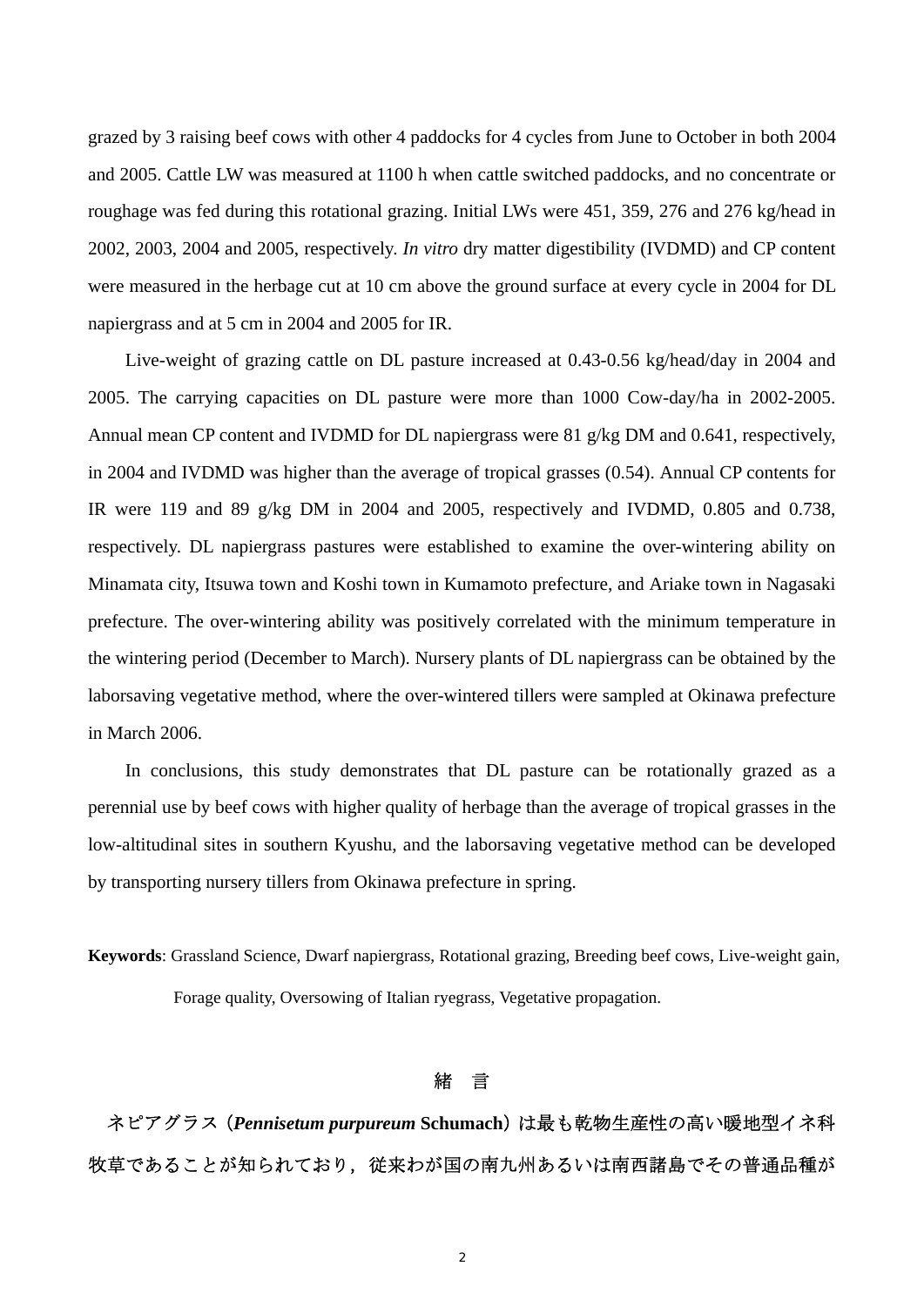利用されてきた。**1980** 年代にアメリカで新たに矮性品種が育成され(**Hanna** *et al.* **1993**), その後世界各地でその放牧適性や地域適応性が検討された。その結果,従来の暖地型牧草 に比べて飼料品質の高さと放牧利用における増体効率の高さが指摘されている (**Sollenberger and Jones 1989; Williams and Hanna 1995; Tudsri** *et al.* **2002**)。わが国でも宮 崎市において,成長特性,乾物生産性や越冬性について,これら矮性品種と普通品種との 品種間差異の検討が行われた(**Ishii** *et al***. 1998; Mukhtar** *et al***. 2003**)。その結果,宮崎市に おいて越冬可能で多年利用できるネピアグラスの矮性晩生品種 (Dwarf-late; 以下 DL) は 放牧利用に適することが明らかとなった(**Mukhtar** *et al***. 2004a; Mukhtar** *et al***. 2004b;** 石井 **2004**)。

そこで本研究ではまず実験 **1** として,**2002** 年 **5** 月に造成した造成後 **3**~**4** ヵ年目の **DL** 草地 **4** 牧区(**5**a**/**牧区)ならびに **2005** 年 **5** 月に新たに造成した **DL** 草地 **2** 牧区(**5**a**/**牧区) において,肉用繁殖育成牛 **3** 頭による輪換放牧試験を実施し,さらに **DL** 草地の最終放牧 時にあたる **10** 月中旬~下旬に,畦間にイタリアンライグラス(*Lolium multiflorum* **Lam.** 以 下,**IR**)を追播し,翌春の **3** 月上旬から **4**,**5** 月下旬に **IR** 草地で輪換放牧利用する飼養体 系を確立した(**Ishii** *et al***. 2005**)。そして本体系において,造成後 **2**~**4** ヵ年目の黒毛和種肉 用育成牛による輪換放牧体系の牧養力,増体性と,**DL** および **IR** の草量,放牧前の **DL** と 放牧前後の **IR** における飼料品質の測定を通じて,省力的・永続的な環境保全的繁殖牛飼 養体系について検討した。

次に,実験 **2** として,南九州における小規模肉用繁殖牛農家への普及を目的に,熊本県 水俣市,五和町,合志町と長崎県有明町の **4** 調査地に **DL** 草地を造成し,**DL** 定着後の成 長特性および **DL** の越冬性と越冬期間の気象条件との関連性を検討した。

最後に,**DL** は発芽可能な種子を生産しないため,草地造成のための増殖方法は,当面 のところ栄養繁殖以外ない(**Sollenberger and Jones 1989**)。栄養繁殖方法としては **3** 種に 大別されるが,越冬期間中に降霜に遭わない地域で栽培し,翌春に地上部節から再生する 分げつを刈取って利用するのが最も確実で簡易な方法である。そこで,実験 **3** として **DL** の栄養繁殖方法を亜熱帯地域に位置し降霜害のない沖縄県に適用し,**DL** 飼料畑(苗圃)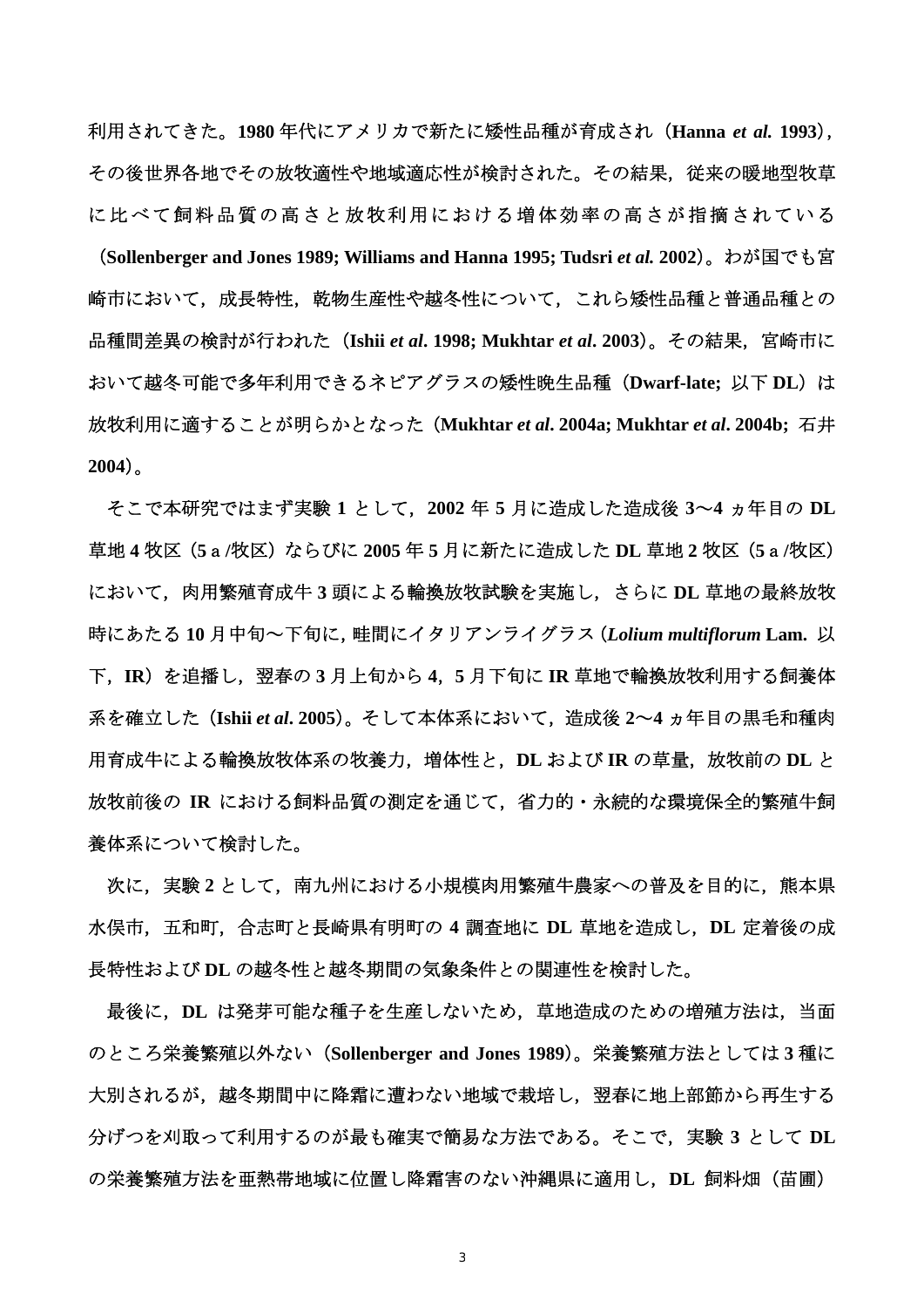を沖縄県畜産試験場に,**2005** 年 **5** 月に造成した。そして,翌春に地上部の節から再生する 分げつを苗として宮崎に供給することにより,南九州における小規模肉用繁殖牛農家への 本牧草普及の一助とすることを本研究の目的とした。

#### 材料と方法

**1. DL** 草地-追播 **IR** 草地の輪換放牧体系と飼料品質の検討(実験1)

**2002** 年 **5** 月 **6** 日に,**DL** の放牧草地 **4** 区(**1** 区当り **5 a**,**20 m** × **25 m**)を,発根した分 げつ苗の栄養繁殖により,**2** 株**/**m**<sup>2</sup>** (畦間 **1** m,株間 **50 cm**)の栽植密度で造成した。**DL** 草地は,**2002** 年では **3** 頭の黒毛和種繁殖雌成牛(放牧開始時では **451 kg/**頭)を,**8** 月~**12** 月上旬に約 **1** 週間放牧し,約 **3** 週間休牧する周期で **3** 周期放牧し,**2003** 年では **2**~**3** 頭の 黒毛和種育成牛(放牧開始時では **359 kg/**頭)を,**6** 月~**12** 月上旬に **2002** 年と同様の放牧 周期で **6** 周期放牧した。**2004** 年 **5** 月 **5** 日に,新たに **DL** の放牧草地 **2** 区(**1** 区当り **5 a**,**20 m** × **25 m**)を,発根した分げつ苗の栄養繁殖により,**2** 株**/**m**<sup>2</sup>** (畦間 **1** m,株間 **50 cm**) の栽植密度で増設し,合計 **6** 牧区(**30**a)について **3** 頭の黒毛和種育成牛(放牧開始時で は **276 kg/**頭)を,**6** 月下旬から **10** 月下旬にかけて **4** 周期放牧した(図 **1**)。各年ともに, 放牧前後の草高,茎数および **10 cm** の高さで刈取った草量を測定し,飼料草は,葉身,茎 および枯死部に分けた。放牧牛の生体重は **11:00** に測定した。放牧期間中に補助飼料は給 与せず,ミネラルブロックと水は自由摂取とした。 また,**2002** 年では第 **1**,**2**,**3** 周期, **2003** 年では第 **2**,**4**,**6** 周期をそれぞれ周期Ⅰ,Ⅱ,Ⅲと称し,地表面から **10 cm** の高さで 刈取った放牧前後の飼料草について,葉身および茎(葉鞘を含む)の *in vitro* 乾物消化率 (**IVDMD**)と粗タンパク質(**CP**)含量を測定した。

**2003** 年および **2004** 年 **11** 月上・中旬の **DL** 草地退牧時にイタリアンライグラス(品種ワ セユタカ,以下 **IR**)を追播し,翌春の **3** 月上旬~**4**,**5** 月下旬に,**3**~**4** 周期で輪換放牧利 用を行った。そして **2004** 年,**2005** 年の各牧区の入牧前および退牧後に地表 **5** ㎝高で刈取 った **IR** と **2004** 年の入牧前に地表 **10** ㎝高で刈取った **DL** について,葉身および(葉鞘を 含む)茎の *in vitro* 乾物消化率(**IVDMD**)と粗タンパク質(**CP**)含量を測定した。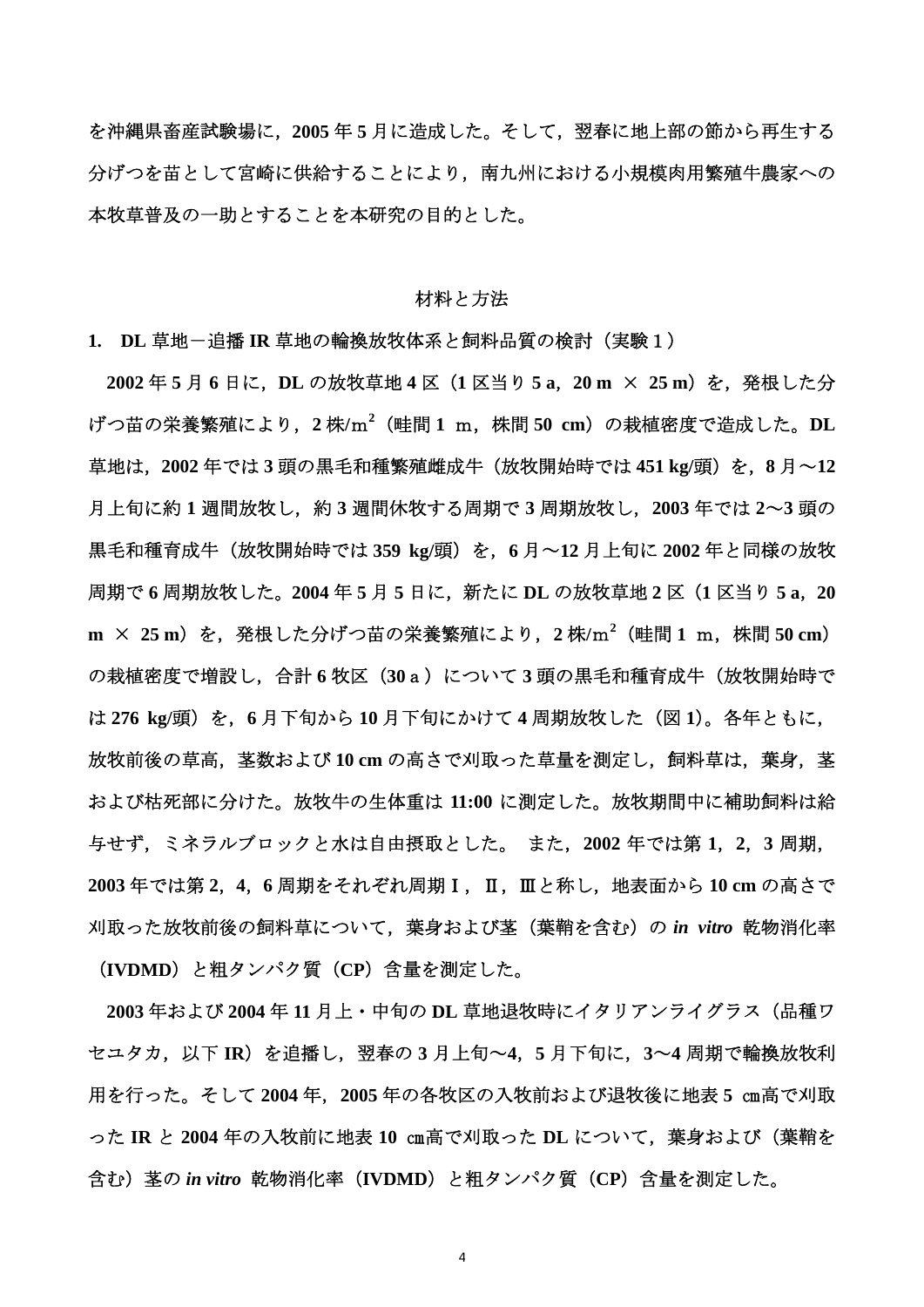2.**DL** 越冬性の地域間差と越冬期間の気象条件との関連性(実験2)

 **6** 試験地の概要を表 **1** に示す。**5a** の **DL** ネピアグラス放牧区を,宮崎県宮崎市では **2002** 年 **5** 月上旬に **4** 区,**2004** 年 **5** 月上旬に **2** 区造成し(実験 **1** と同様),熊本県芦北管内水俣 市では **2** 区を **2003** 年 **5** 月下旬に,菊池管内合志町および天草管内五和町では **2003** 年 **5** 月 中旬に **1** 区を造成し,菊池管内合志町では,造成初年度の越冬性が低く,**2004** 年 **6** 月下旬 に新たに **1** 区を造成し,長崎県島原管内有明町では **2004** 年 **5** 月下旬に **1** 区を造成した。い ずれも **5 a** の **DL** ネピアグラス草地を,栽植密度 **2** 株**/**m**<sup>2</sup>** (畦間 **1**m,株間 **50 cm**)で,発 根分げつ苗の栄養繁殖により造成した。造成後の初回剪葉時の成長量および利用体系と **6** 月中下旬の越冬性および再生量などを毎年測定した。

3.効率的な **DL** 苗の養成方法の検討(実験3)

亜熱帯地域に位置し,暖地型牧草に対する降霜害の恐れのない沖縄県で栄養繁殖方法の 検討を行うため,**5 a** の **DL** 飼料畑を沖縄県畜産試験場(沖縄県国頭郡今帰仁村)内圃場に, **2005** 年 **5** 月 **24** 日に造成した。そして,**8** 月 **23** 日に中間刈りし,翌春の速やかな再生を確保 するため,**11**月 **22**日に地表面から約 **50cm** の高さで刈取りし,両刈取り時に生育調査を行った。 この圃場において,**DL** の苗用穂茎を **2006** 年 **3** 月までの越冬期間中保蔵した。**2006** 年 **3** 月 **9** 日~**11** 日に地上部の節から再生する分げつを苗用穂茎として宮崎に運搬し,圃場に定植し て発根させた。また土耕培養法と同時に、常時バブリングする水耕培養法を試み、両方法 による **DL** 苗の養成結果を比較・検討した。

#### 結果と考察

**1. DL** 草地-追播 **IR** 草地の輪換放牧体系と飼料品質の検討(実験1)

放牧前における **DL** の葉**/**茎比は,**2002** 年と **2003** 年の両年ともに1以上を保ち,暖地型 牧草の中では葉身の比率が生育期間を通じて高いことが示された。一方,放牧後ではいず れの年度,周期においても放牧前に比べて葉**/**茎比が大きく低下し,葉身が選択的に被食さ れることが示された(図 **2**)。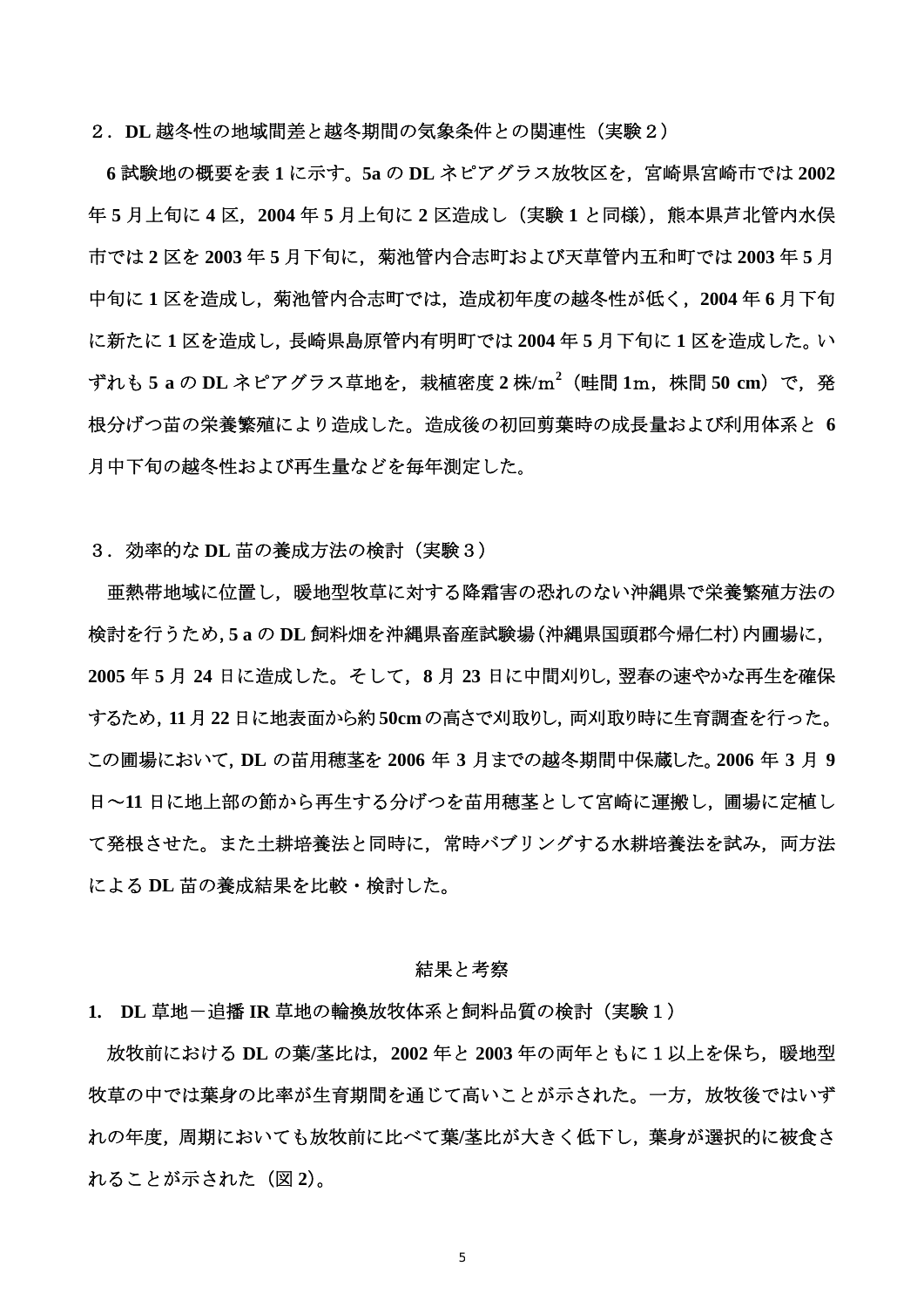**2002** 年と **2003** 年における放牧牛の生体重(**LW**)の変化を図 **3** に,**2004** 年および **2005** 年における放牧牛 **3** 頭の **LW** の平均を図 **4** にそれぞれ示した。**2002** 年では,放牧開始時の **LW** で **451 kg/**頭の黒毛和種繁殖雌成牛を **3** 頭放牧したため,**LW** は少なくとも維持される ことが示された(図 **3A**)。一方,**2003** 年では,放牧開始時の **LW** で **359 kg/**頭の黒毛和種 育成雌牛を **2**~**3** 頭放牧したため,日増体量は最終回の放牧時を除き **0.30-0.48 kg/**頭**/**日とな った(図 **3B**)。**5**aの **DL** 草地を **6** 区(計 **0.3 ha**)造成することにより,輪換放牧で黒毛和 種育成牛(放牧開始時の平均 **276 kg**)**3** 頭を,**6** 月下旬~**10** 月下旬までの約 **4** ヶ月間放牧 利用でき,この全期間の日増体量は,**2004** 年,**2005** 年ではそれぞれ **0.43 kg/**頭**/**日および **0.56 kg/**頭**/**日であった。**7** 月上旬から **10** 月上旬の盛夏期間に限ると,**3** 頭の平均で,**2004** 年,**2005** 年ではそれぞれ **0.57 kg/**頭**/**日,**0.65 kg/**頭**/**日となった(図 **4**)。したがって,**DL** 草地を **6** 区(**0.3 ha**)造成し,**3** 頭の黒毛和種育成牛を放牧することにより,まったく濃厚 飼料を給与せず日常の飼養管理なしに,通常の育成牛における日増体量(**0.95 kg/**頭**/**日) の約 **60**%を達成できることが示された。**2005** 年の **DL** 草地における入牧前および退牧後の 草量は,それぞれ平均 **360 gDW/**㎡**, 210 gDW/**㎡であったが,牧区間の変動が大きくなった。

表 **2** に,造成後 **4** ヵ年における輪換放牧の概要,牧養力と日増体量について示した。牧 養力は,**2002** 年,**2003** 年,**2004** 年および **2005** 年でそれぞれ **1016**,**1355**,**1000**,**997** カウ デー(**CD**)**/ha** と算出され,造成後の **4** ヵ年を通じていずれの年度も,約 **1000 CD/ha** を 超える牧養力があることが実証された。

放牧牛の退牧時における血液性状を表 **3** に示した。血液性状は,総タンパク,アルブミ ン,尿素態窒素および血糖などの含量,無機含量,**A/G** 比などの調査項目において,いず れも生理値の範囲内であり,特段の問題点は認められなかった。

**2002** 年および **2003** 年におけるの **IVDMD** と **CP** 含量をそれぞれ図 **5**,図 **6** に示した。両 年の年間平均の **IVDMD** と **CP** 含量はそれぞれ **62.3**~**65.2**%と **9.9**%であり,暖地型イネ科 牧草の平均値(約 **54**%と **9.3**%)に比べ高くなった。**IVDMD** と **CP** 含量はともに,**2002** 年では周期Ⅱが周期ⅠおよびⅢより高く,**2003** 年では周期Ⅰから周期Ⅲにかけて低下した。 葉と茎の **IVDMD** の差異は小さいが,**2002** 年では周期Ⅰの茎で **IVDMD** が高くなり,放牧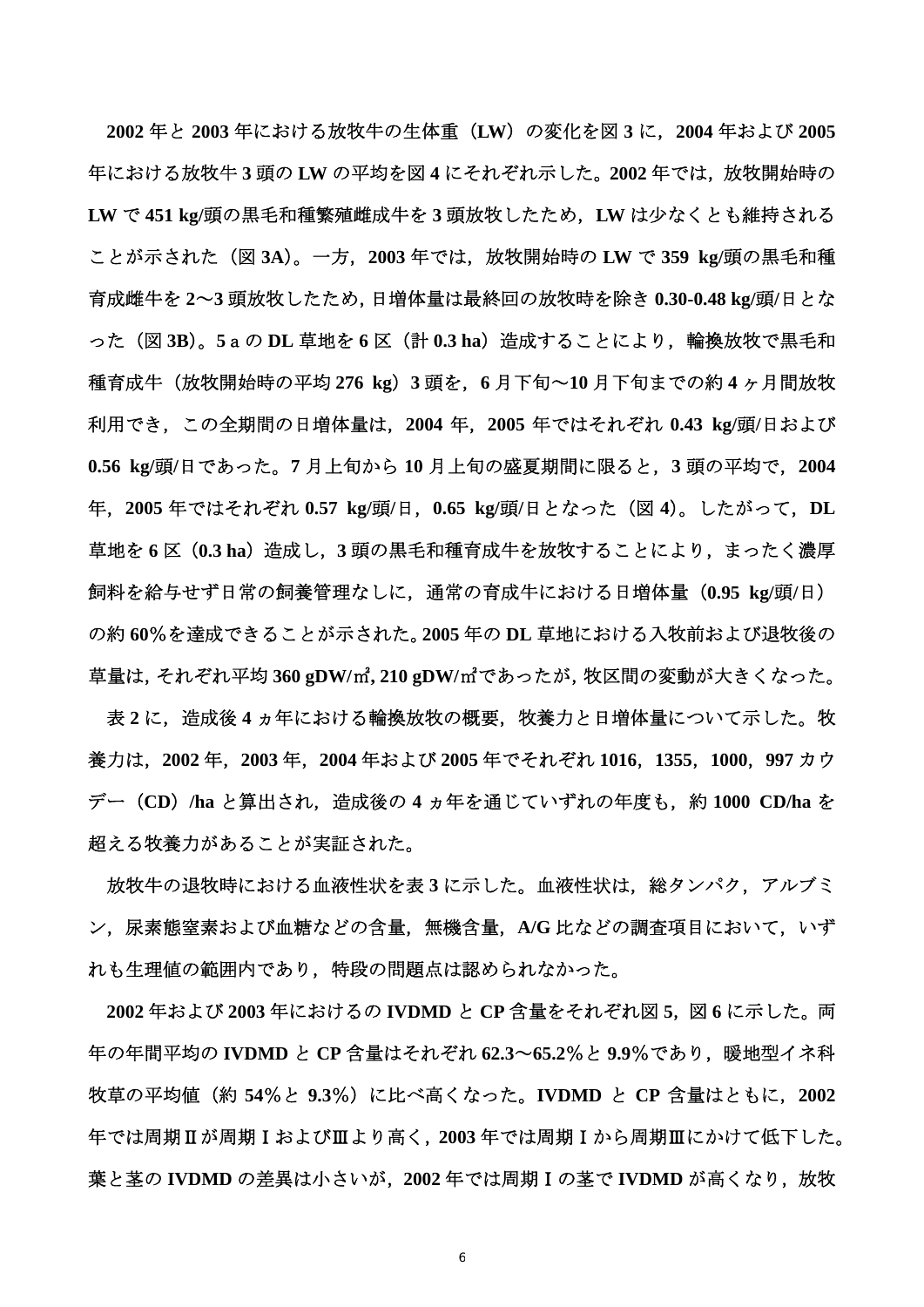前に比べて放牧後の **IVDMD** が低下する傾向であった(図 **5**)。**CP** 含量は両年ともに葉身 に比べて茎で低くなる傾向であり,放牧前後の変化は一定の傾向が見られなかった(図 **6**)。 したがって,**2002** 年および **2003** 年ともに,放牧牛の増体が見られた時期の飼料草の品質 が優れる傾向が認められた。

**2004** 年の **DL** 草地の放牧における葉身および茎の **IVDMD** の変化を図 **7** に示した。**DL** の放牧前の **IVDMD** は年間平均で **64.1**%であり,暖地型イネ科牧草の平均値(約 **54**%)に 比べ高くなった。また周期Ⅰ(**6** 月 **21** 日~**7** 月 **26** 日の放牧期間)および周期Ⅱ(**7** 月 **26** 日~**8** 月 **31** 日の放牧期間)では,**IVDMD** は葉身に比べて茎で高く,周期Ⅳ(**10** 月 **7** 日~ **10** 月 **23** 日の放牧期間)では葉身に比べて茎で低くなった。**DL** の放牧前の **CP** 含量は年間 平均で **8.1**%であり,葉身では暖地型イネ科牧草の平均値(**9.3**%)とほほ同程度であった が,いずれの周期も葉身より茎で **CP** 含量が低くなった。

**IR** 草地の放牧前後の **IVDMD** は,**2004** 年,**2005** 年の年間平均でそれぞれ **80.5**%,**73.8**% であり,放牧周期を経るにしたがって約 **87**%から徐々に低下し,**2005** 年の **5** 月下旬では約 **56**%に低下した。**IR** 草地の放牧前後の **CP** 含量は,**2004** 年,**2005** 年の年間平均でそれぞ れ **11.9**%,**8.9**%であるが,**4** 月下旬以降大きく低下し,**5** 月下旬に放牧利用した **2005** 年で は約 **4-6**%に低下した。放牧前後を比較すると,いずれの年度,周期においても放牧後の 飼料品質が低下した(図 **8**)。また,**DL** と **IR** の飼料品質を比較すると,**DL** の飼料品質は **5** 月下旬の **IR** のそれを上回ることが示された。

本研究の結果から,**DL** 草地に晩秋に **IR** を追播することで,暖地型牧草の平均より優れ た粗飼料を長期間供給でき,放牧家畜の増体性も高いことが示された。

#### 2.**DL** 越冬性の地域間差と越冬期間の気象条件との関連性(実験2)

 表 **4** に,植付け後 **73**~**108** 日目の初回剪葉開始時における植物体諸形質を示した。茎数, 草量,葉面積指数などに,除草時期の早晩に伴う測定地間変異が認められるが,南九州で は植付け後約 **80**~**90** 日後に放牧あるいは採草利用が開始でき,造成年に **2**~**3** 回の放牧・ 採草利用が可能であることが示された。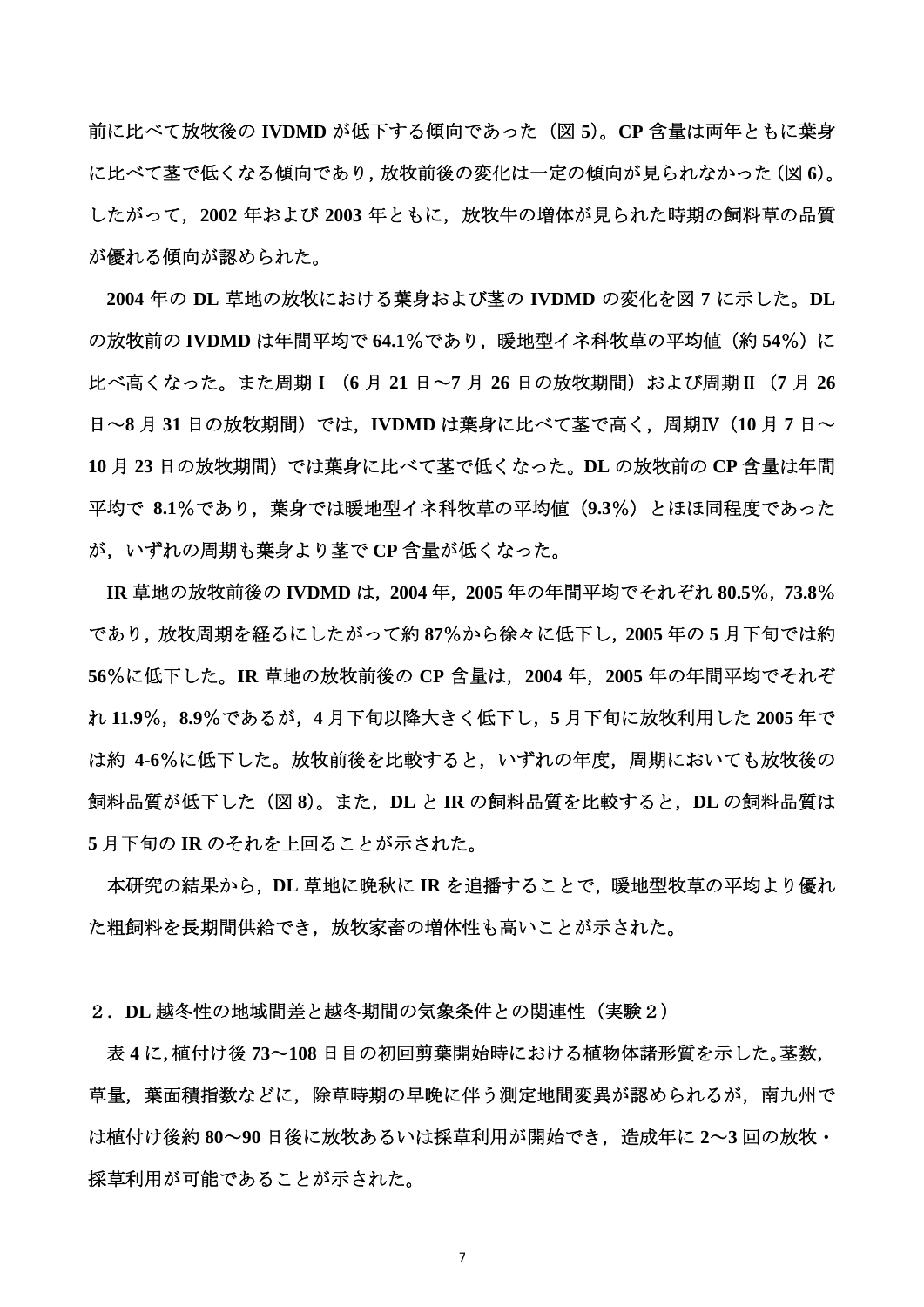越冬率は,**2003**~**2004** 年度では合志町の **17**%を除いて **93**~**99**%であり,ほぼ越冬可能 であった。それに対して,**2004**~**2005** 年度では連続放牧利用を行った五和町の越冬率が **73**%と低かったのを除くと越冬率は **95**~**100**%であり,輪換放牧または採草利用を行い, **DL** への剪葉程度が強くなければ,調査した **5** 地点ともに十分越冬可能であると示唆され た(表 **5**)。気象条件として越冬期間(**12** 月~**3** 月)の最低気温の極値と越冬率との関係か ら,最低気温の極値が**-6.2**℃を下回ると,**DL** の越冬率が急減することが推察された(図 **9**)。

#### 3.効率的な **DL** 苗の養成方法の検討(実験3)

亜熱帯地域に位置し,暖地型牧草に対する降霜害の恐れのない沖縄県畜産試験場で,**5 a** の **DL** 飼料畑を **2005** 年 **5** 月 **24** 日に造成し,生育期間中 **2** 回刈取って越冬期間は圃場に保 蔵した(写真 **1**)。**2006** 年 **3** 月 **9** 日~**11** 日に,地上部の刈り株から苗用穂茎約 **7950** 本を, 刈り株約 **700** 株から収穫し,宮崎に搬送した。したがって,**DL** の苗用穂茎の増殖効率は, 刈り株当り約 **11** 本と算出された。また,**DL** 苗を穂茎から切り分け,常時バブリングしな がら水耕培養を行ったところ、穂茎から切り分けた苗は全て発根し、分げつ苗が養成でき た(写真 **2**)。苗用穂茎からの苗の増殖効率は,約 **1.9** 苗/本と算出された。したがって, 刈り株当りの苗の養成効率は,約 **21** 苗/刈り株と算出された。

さらに,長崎県畜産試験場に **2609** 本の苗用穂茎を送付し,土耕培養法により圃場に定植 したところ,**2006** 年 **5** 月 **8** 日の調査において,**2097** 本の活着(活着率 **80.4**%)が確認され た。また,残り **5341** 本の苗用穂茎は,宮崎大学農学部実験圃場において,土耕培養法によ り苗を養成したところ,**2006** 年 **5** 月 **15** 日調査で **5022** 本の活着(活着率 **94.0**%)が確認さ れた。したがって,土耕によってもほぼ問題なく(**94**%以上の定着率で)定着可能であり, 沖縄県からの苗用穂茎の送付により,**DL** は簡易に栄養繁殖が可能であった。水耕による 苗の養成では,セルトレイ苗に調整する際の労力に問題が残ると考えられた。

**2006** 年度には,これらの方法によって養成した **DL** 苗を,熊本県ならびに長崎県管内の 農業改良普及センターの協力により,南九州の肉用牛繁殖経営農家に苗として供給する予 定である。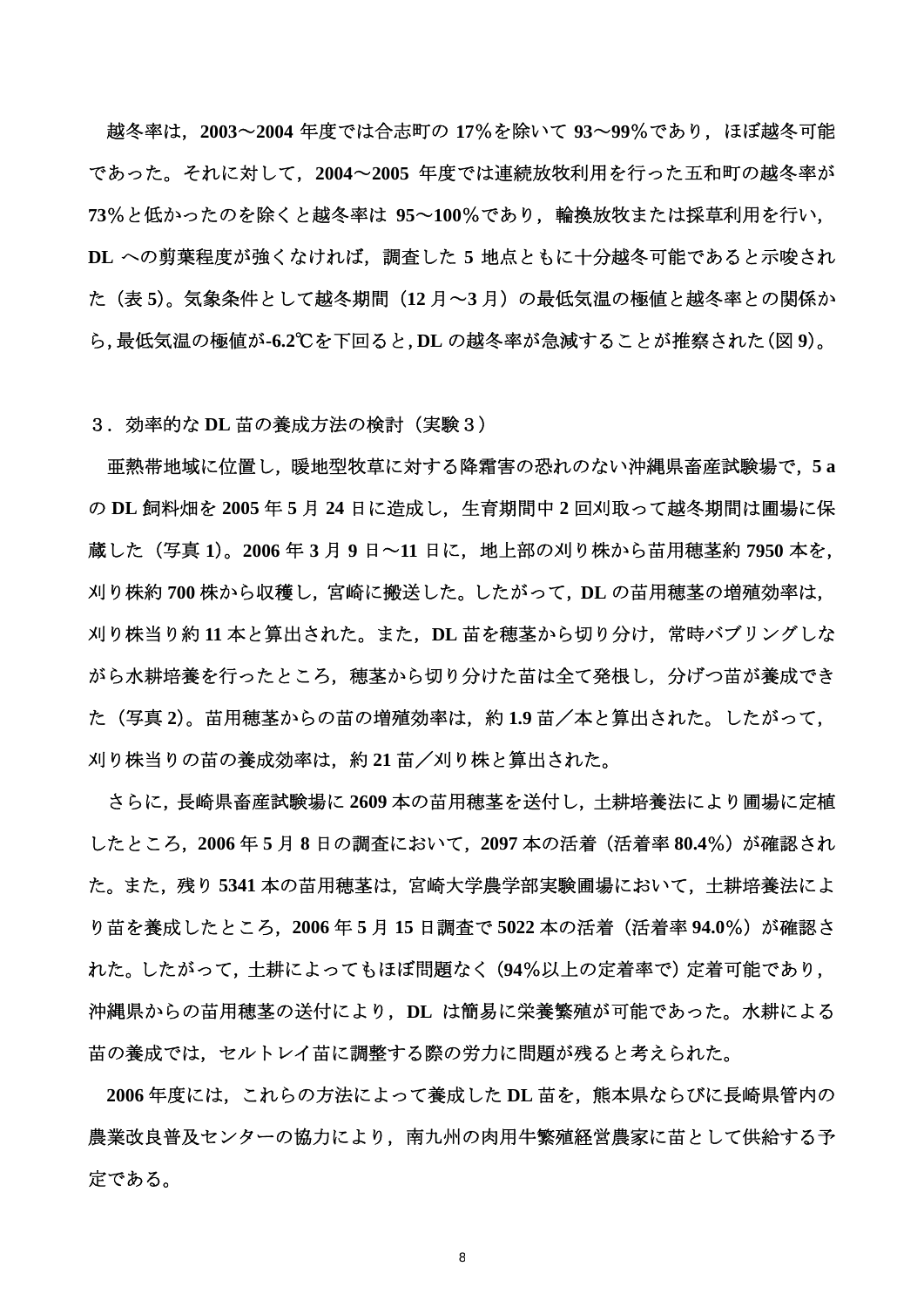本研究の結果から,南九州の低標高地帯では,**DL** 草地を分げつ苗の栄養繁殖で造成す ると,多年的に **6** 月下旬~**10** 月下旬の夏期に,黒毛和種繁殖成牛あるいは育成牛の輪換放 牧を行うことが可能であり,この期間の牧養力はいずれの年度においても約 **1000 CD/ha** 以上であった。したがって,**5**aの **DL** 草地を **6** 区造成すれば,肉用繁殖育成牛 **3** 頭を輪換 放牧により **6** 月下旬~**10** 月下旬の約 **4** ヶ月間放牧利用でき,この全期間の日増体量は,**2004** 年,**2005** 年ではそれぞれ **0.43 kg/**日,**0.56 kg/**日に達することが示された。**DL** 草地の飼料 品質として,**IVDMD** と **CP** 含量は **2** ヵ年の年間平均でそれぞれ **62.3**~**65.2**%と **9.9**%であ り,暖地型牧草の平均(それぞれ約 **54**%と **9.3**%)よりも高くなった。飼料品質の高い生 育期間では放牧家畜の生体重の増加が認められ,飼料品質の生育に伴う変化と増体性のそ れとはほぼ一致することが示唆された。放牧前後の葉身**/**茎比の変化から,放牧牛により選 択的に葉身が被食されることが示され,黒毛和種放牧牛の嗜好性も良好であることが示唆 された。晩秋における **IR** の **DL** 畦間への追播により,**3** 月上旬~**4**,**5** 月下旬の春期に放牧 利用でき,**IR** の飼料品質は **4** 月下旬までの放牧利用では **DL** のそれを上回っていた。輪換 放牧または採草利用を行い,**DL** への剪葉程度が強くなければ,調査した **5** 地点ともに十 分越冬可能であると示唆され,気象条件としての越冬期間(**12** 月~**3** 月)の最低気温の極 値と越冬率との関係から,最低気温の極値が**-6.2**℃を下回ると,**DL** の越冬率が急減するこ とが推察された。効率的な **DL** 苗の養成方法として,降霜害のない沖縄県で養成した **DL** 株から,**3** 月に分げつを刈取って搬送し,圃場に定植するか,あるいは水耕培養すること により簡易に苗を発根させ,**DL** 苗を養成できることが明らかとなった。

したがって,本研究の結果から,**DL** 草地に晩秋に **IR** を追播することで,暖地型牧草の 平均より優れた粗飼料を長期間供給でき,放牧家畜の増体性も高く,沖縄県における苗の 増殖を介して,省力的・環境保全的な飼養体系が確立されることが実証された。

今後は,**DL** ネピアグラス苗のより効率的な栄養繁殖方法を継続して開発し,南九州に おける小規模肉用繁殖牛農家への普及に努める予定である。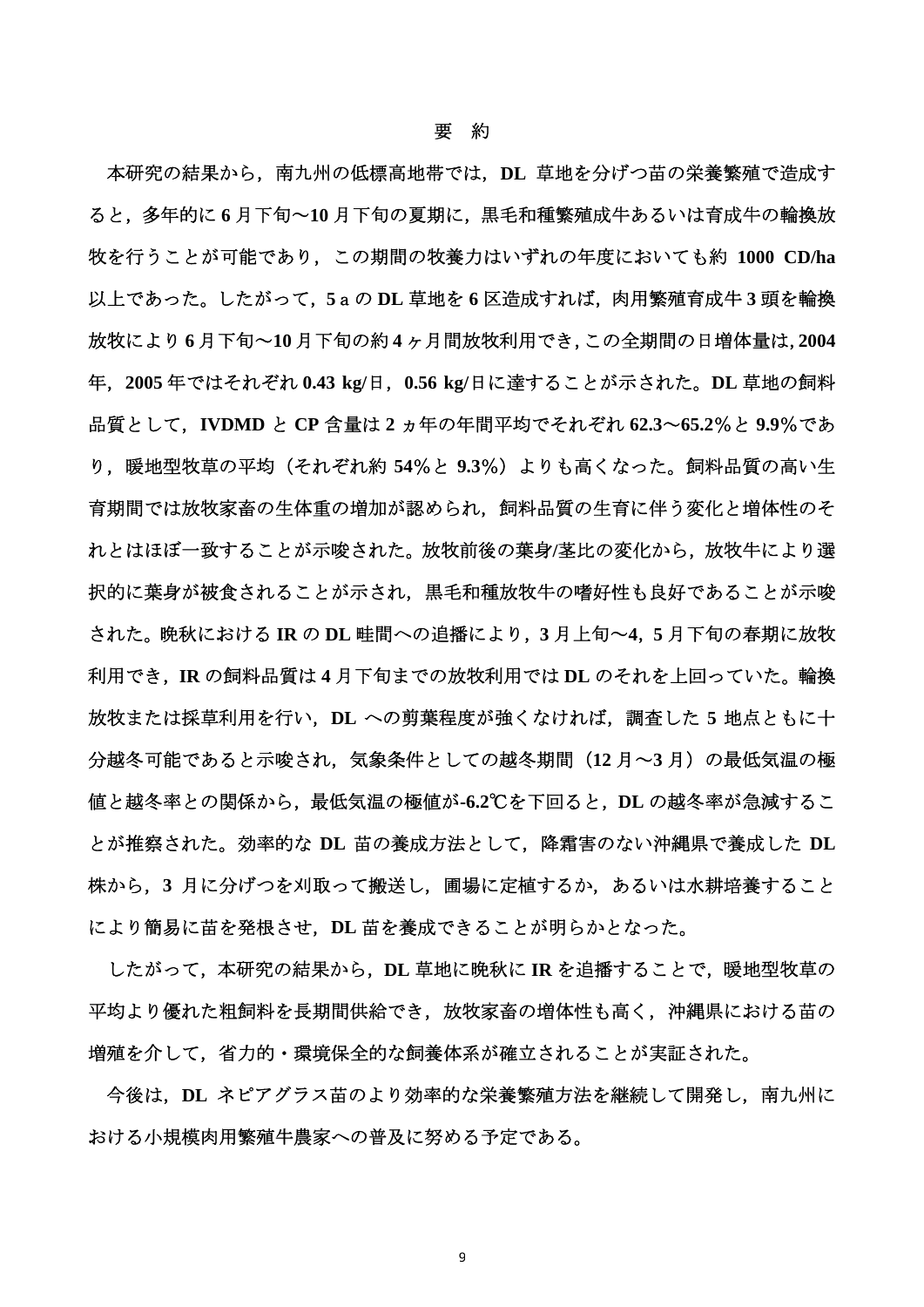#### 謝 辞

本研究の遂行にあたり,富田逸郎氏(熊本県芦北農業改良普及センター),橋口純也氏(熊 本県畜産研究所),地内正嗣氏および樋口俊二氏(熊本県天草農業改良普及センター),守 川信夫氏(沖縄県畜産試験場),深川 聡氏(長崎県畜産試験場)に,実証展示圃場の造成 ならびに調査等に関して多大なるご協力をいただいた。伊藤記念財団により,**2004** 年度な らびに **2005** 年度食肉に関する助成研究調査について研究助成を受けた。また,**2004** 年度 における **SUNUSI Ambo Ako** の短期研究には,(独)日本学生支援機構による助成を受け, **2005** 年度における **SUNUSI Ambo Ako** の滞日研究には,(独)日本学術振興会・外国人招へ い研究者(長期)による助成を受けた。ここに深く感謝する。

#### 引用文献

- **1. Hanna, W.W., W.G. Monson and G.M. Hill (1993) Evaluation of dwarf napiergrass,**  *Proceeding XVII International Grasslland Congress, Palmerston North, New Zealand***. p 402-403.**
- **2. Ishii, Y., S. Tudsri and K. Ito (1998) Potentiality of dry matter production and overwintering ability in dwarf napiergrass introduced from Thailand,** *Bulletin of Faculty of Agriculture, Miyazaki University* **45, 1-10.**
- **3.** 石井康之・福山喜一(**2000**)南九州におけるネピアグラスの越冬性に及ぼす種々の栽培 的要因の影響,日本作物学会紀事,**69**(**2**),**209-216**.
- **4.** 石井康之(**2004**)ネピアグラスの肉用繁殖牛における放牧利用,日本草地学会九州支部 会報,**34**(**1**),**21-29**.
- **5. Ishii, Y., M. Mukhtar, S. Idota and K. Fukuyama (2005) Rotational grazing system for beef cows on dwarf napiergrass pasture oversown with Italian ryegrass for 2 years after establishment,**  *Grassland Science***, 51, 223-234.**
- **6. Mukhtar, M., Y. Ishii, S. Tudsri, S. Idota and T. Sonoda (2003) Dry matter productivity and**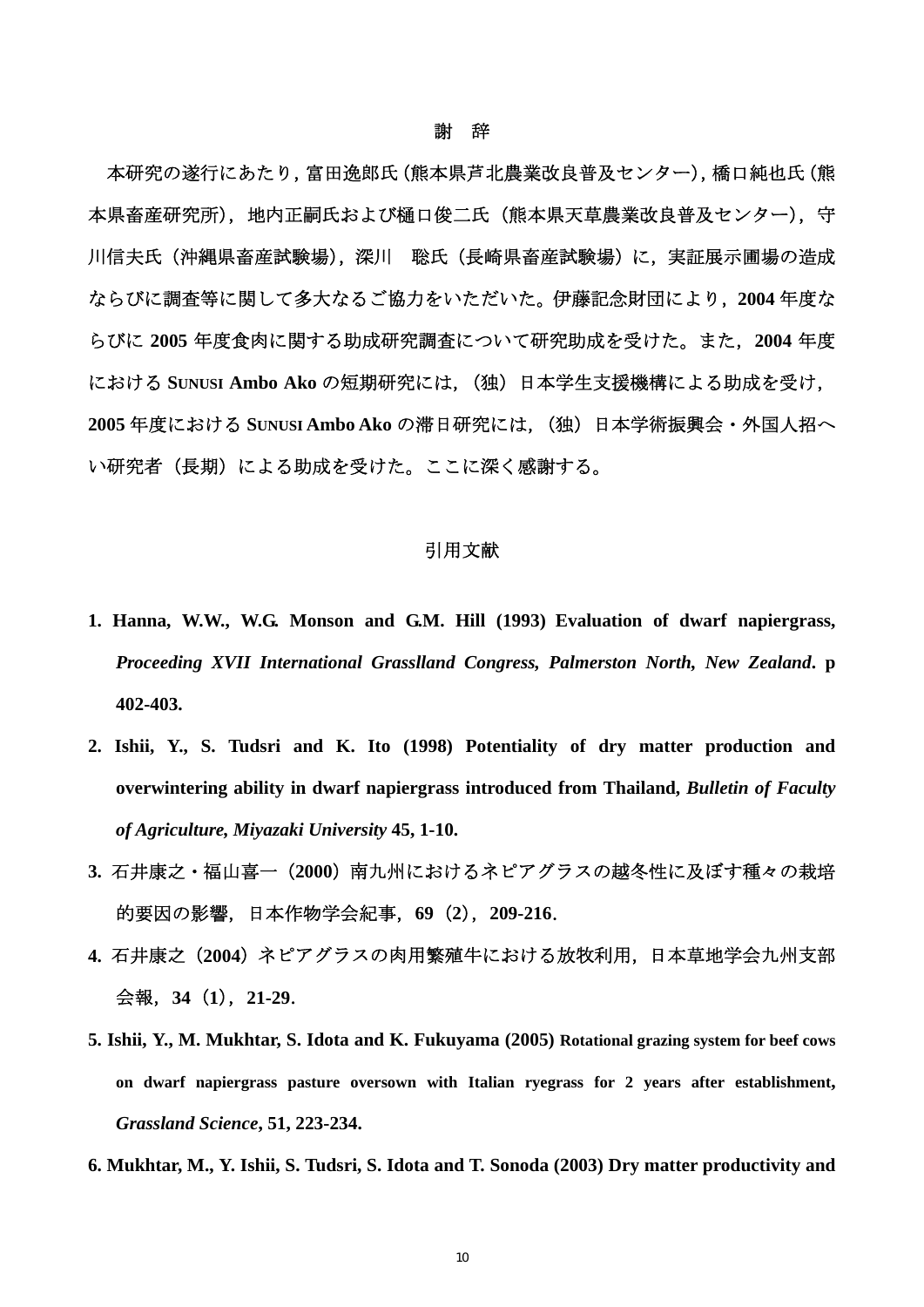**overwintering ability of the dwarf and normal napiergrasses as affected by the planting density and cutting frequency,** *Plant Production Science***, 6, 65-73.** 

- **7. Mukhtar, M., Y. Ishii, S. Tudsri, S. Idota, K. Fukuyama and T. Sonoda (2004a), Grazing suitability of normal and dwarf napiergrasses transplanted on a bahiagrass pasture,**  *Grassland Science* **50, 15-23.**
- **8. Mukhtar, M., Y. Ishii, S. Tudsri, S. Idota, Y. Horii and T. Sonoda (2004b) Grazing characteristics in the dwarf napiergrass (***Pennisetum purpureum* **Schumach) pasture by breeding beef cows at the first and second years after establishment,** *Grassland Science***, 50, 121-131.**
- **9. Sollenberger, L.E. and S.C. Jones, Jr. (1989) Beef production from nitrogen-fertilized Mott dwarf elephantgrass and Pensacola bahiagrass pastures,** *Tropical Grasslands* **23, 129-133.**
- **10. Tudsri, S., Y. Ishii, H. Numaguchi and S. Prasanpanich (2002) The effect of cutting interval on the growth of** *Leucaena leucocephala* **and three associated grasses in Thailand,**  *Tropical Grasslands* **36, 90-96.**
- **11. Williams, M.J. and W.W. Hanna (1995) Performance and nutritive quality of dwarf and semi-dwarf elephantgrass genotypes in the south-eastern USA***, Tropical Grasslands* **29, 122-127.**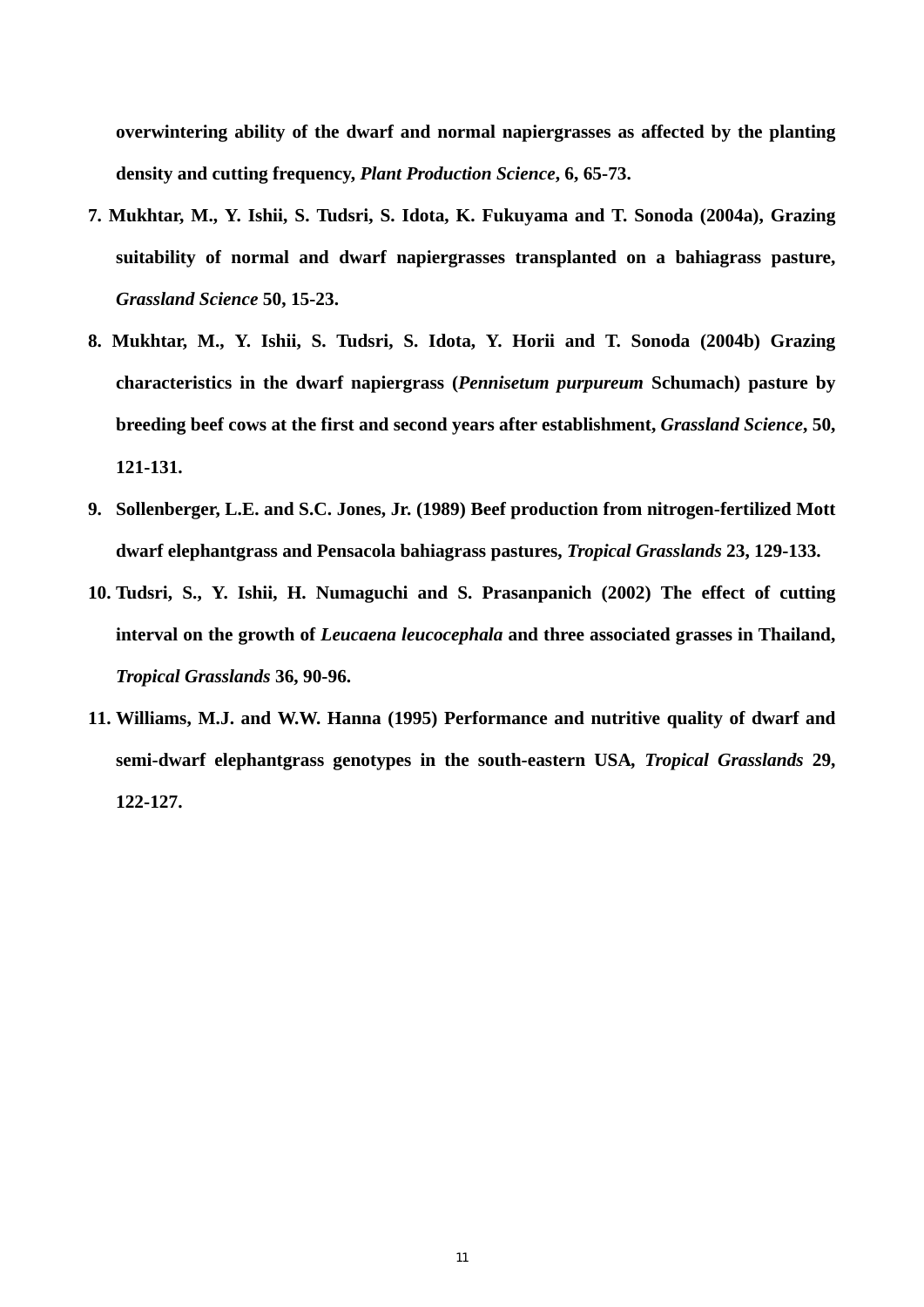表1. 試験地の栽培および調査概要.

|                      | 試<br>験<br>地                  |                         |                         |                        |                          |                          |
|----------------------|------------------------------|-------------------------|-------------------------|------------------------|--------------------------|--------------------------|
|                      | 宮崎県宮崎市                       | 宮崎県宮崎市                  | 熊本県水俣市                  | 熊本県五和町                 | 熊本県合志町                   | 長崎県有明町                   |
| 植<br>付<br>Β<br>生育調査日 | 2002年5月6日<br>8月1, 8, 15, 22日 | 2004年5月5日<br>7月17, 23日  | 2003年5月27日<br>8月28日     | 2003年5月13日<br>7月29日    | 2003年5月28日<br>なし         | 2004年5月28日<br>2004年8月25日 |
| 利用方法                 | 輪換放牧                         | 輪換放牧                    | 輪換放牧                    | 輪換放牧                   | 採草利用                     | 採草利用                     |
| 放牧(採草)<br>回数         | 3回/牧区                        | 4回/牧区                   | 3回/牧区                   | 約90日間                  | 回                        | 2回                       |
| 越冬調査日                | 2003年5月6日,<br>2004年4月24日     | 未測定                     | 2004年6月1日               |                        | 2004年6月23日 2004年6月22日    | 未測定                      |
| 気象データ                | 宮崎市                          | 宮崎市                     | 水俣市                     | 本渡市                    | 合志町                      | 島原市                      |
| 測候所位置                | $31^\circ$<br>56'<br>N       | $31^\circ$<br>56'<br>-N | $32^\circ$<br>12'<br>-N | $32^\circ$<br>28'<br>N | $32^{\circ}$<br>53'<br>N | $32^\circ$<br>47′N       |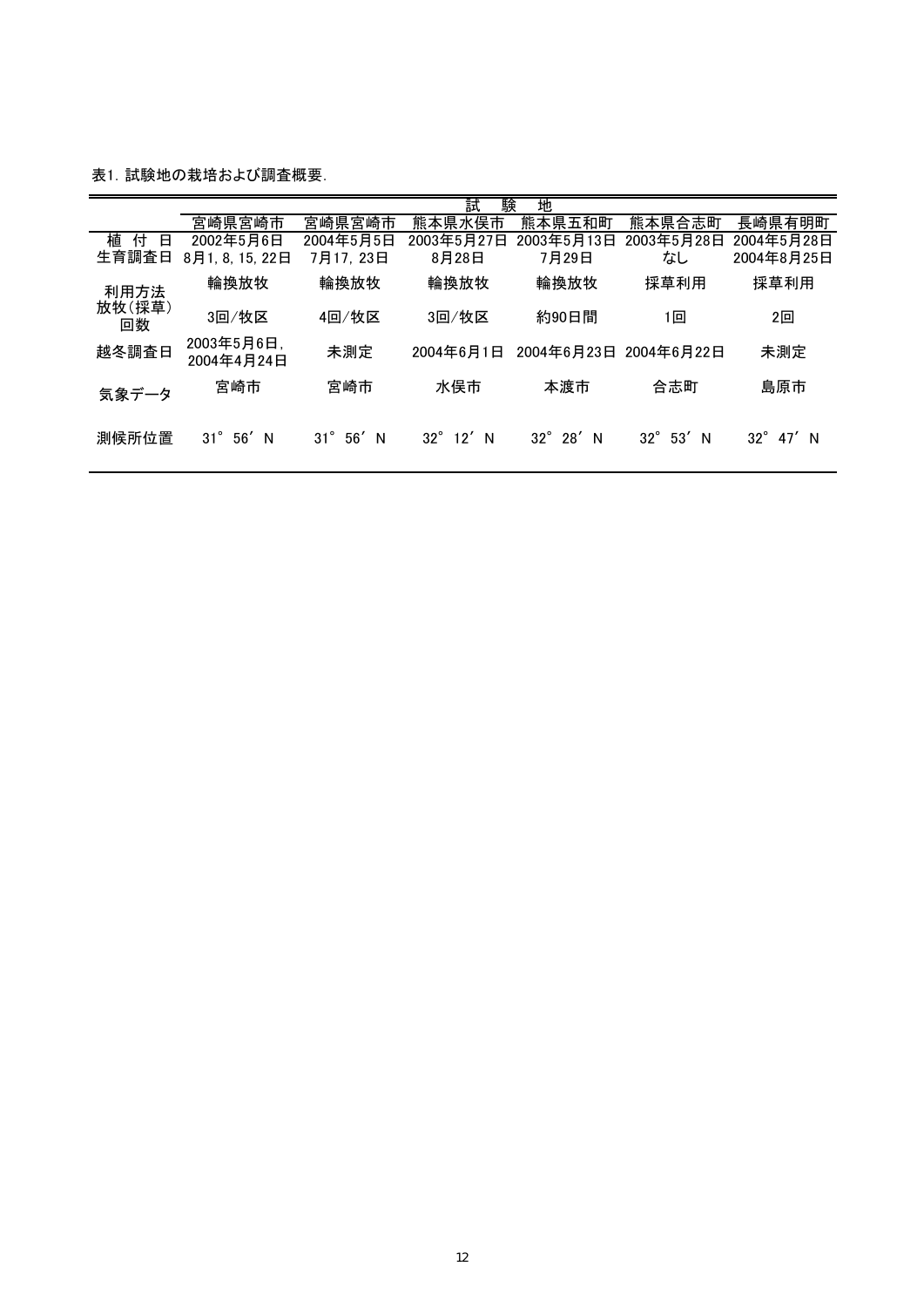|   | , maanaanaanaanaanaanaanaanaanaanaanaa, maraanaanaanaanaanaanaanaanaanaanaanaa | 通路       |                       |                 |                 |
|---|--------------------------------------------------------------------------------|----------|-----------------------|-----------------|-----------------|
| 通 | パドック5                                                                          | ┃ パドック 6 |                       |                 |                 |
|   | 5a                                                                             | 5a       |                       |                 |                 |
| 路 |                                                                                |          |                       |                 |                 |
|   |                                                                                |          |                       |                 | N               |
|   |                                                                                |          |                       | 水飲み場            |                 |
|   |                                                                                | 路<br>通   |                       |                 |                 |
|   |                                                                                |          | パドック4   パドック3   パドック2 | パドック1           |                 |
|   | 5a                                                                             | 5a       | 5a                    | 5a              | 25 <sub>m</sub> |
|   |                                                                                |          |                       | 20 <sub>m</sub> |                 |

図**1.** 住吉フィールドにおける矮性**-**晩期出穂型 **(DL)** ネピア  グラスの輪換放牧区の配置図.

 (**2002-3**年ではパドック**1**~**4**,**2004**年ではパドック**1**~**6**を供試).  **DL**ネピアグラスは,株分け苗により**1×0.5 m (2** 株**/m2 )**  の栽植間隔で**, 2002**年**5**月**6**日,**2004**年**5**月**5**日に移植した。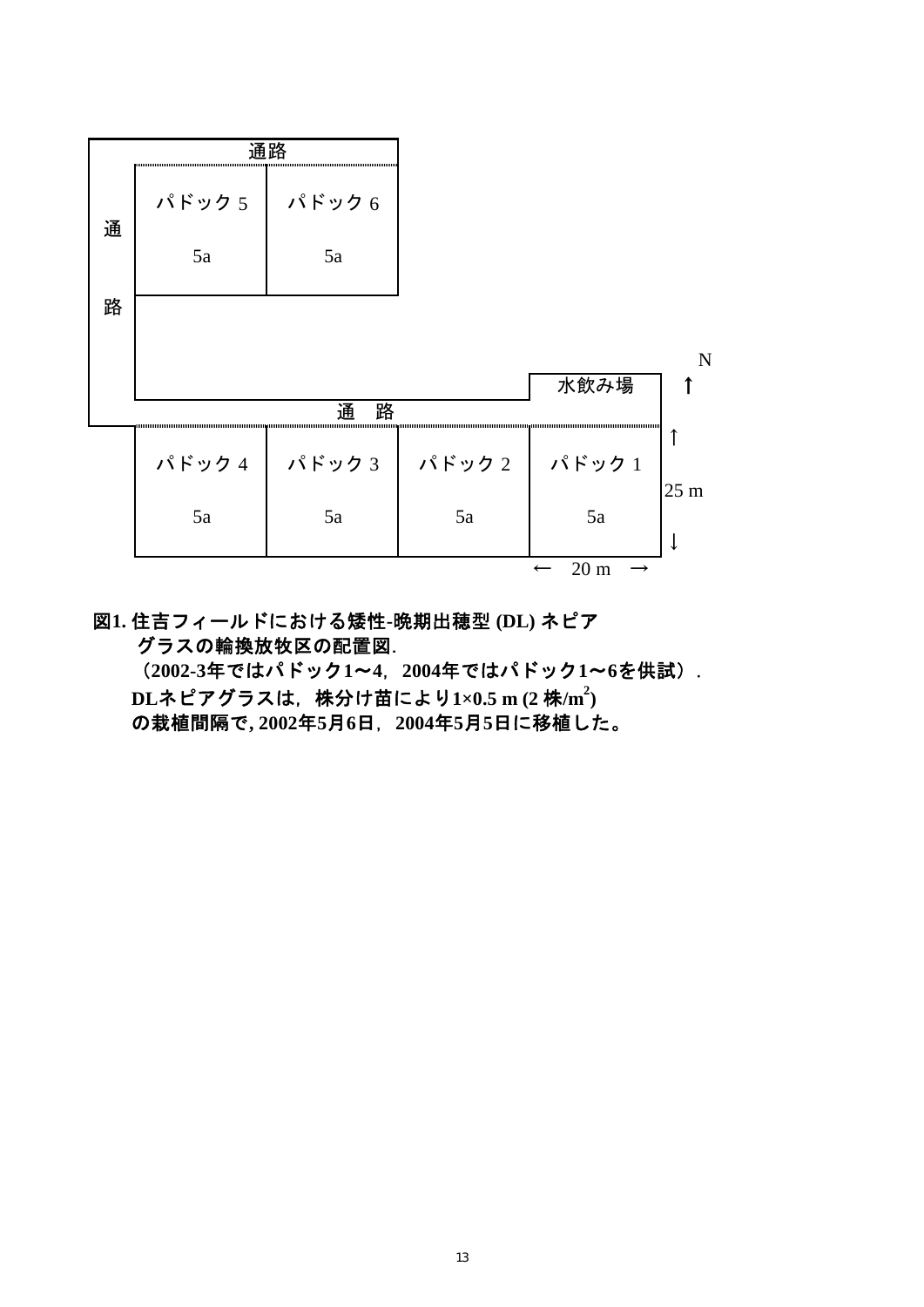

図2.年度および放牧周期別の放牧前後における葉/茎比. 図中の異なる符号は,5%水準で有意な年度および周期間差を示す.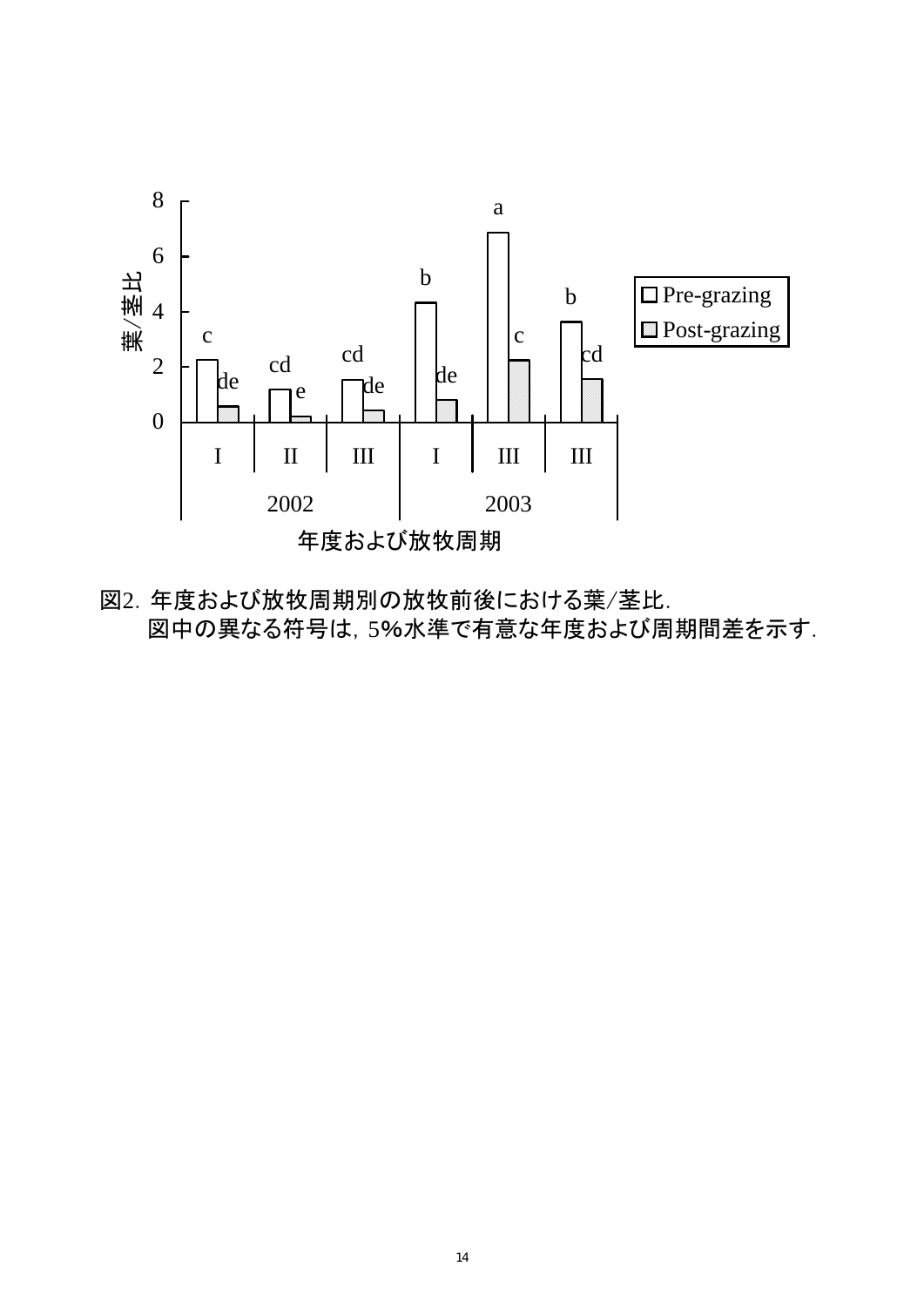

 **Fig. 3. Liveweight (LW) change in breeding beef cows, grazing on dwarf-late (DL) napiergrass pasture without any concentrate feeding in 2002 (A) and 2003 (B). Beef cow no. (2002): No. 37 (**○**), No. 40 (**△**), No. 42 (**□**). Beef cow no. (2003): No. 339 (**○**), No. 340 (**△**), No. 409 (**□**), No. 420 (**▲**). A figure with the symbol denotes daily gain (kg/head/day).**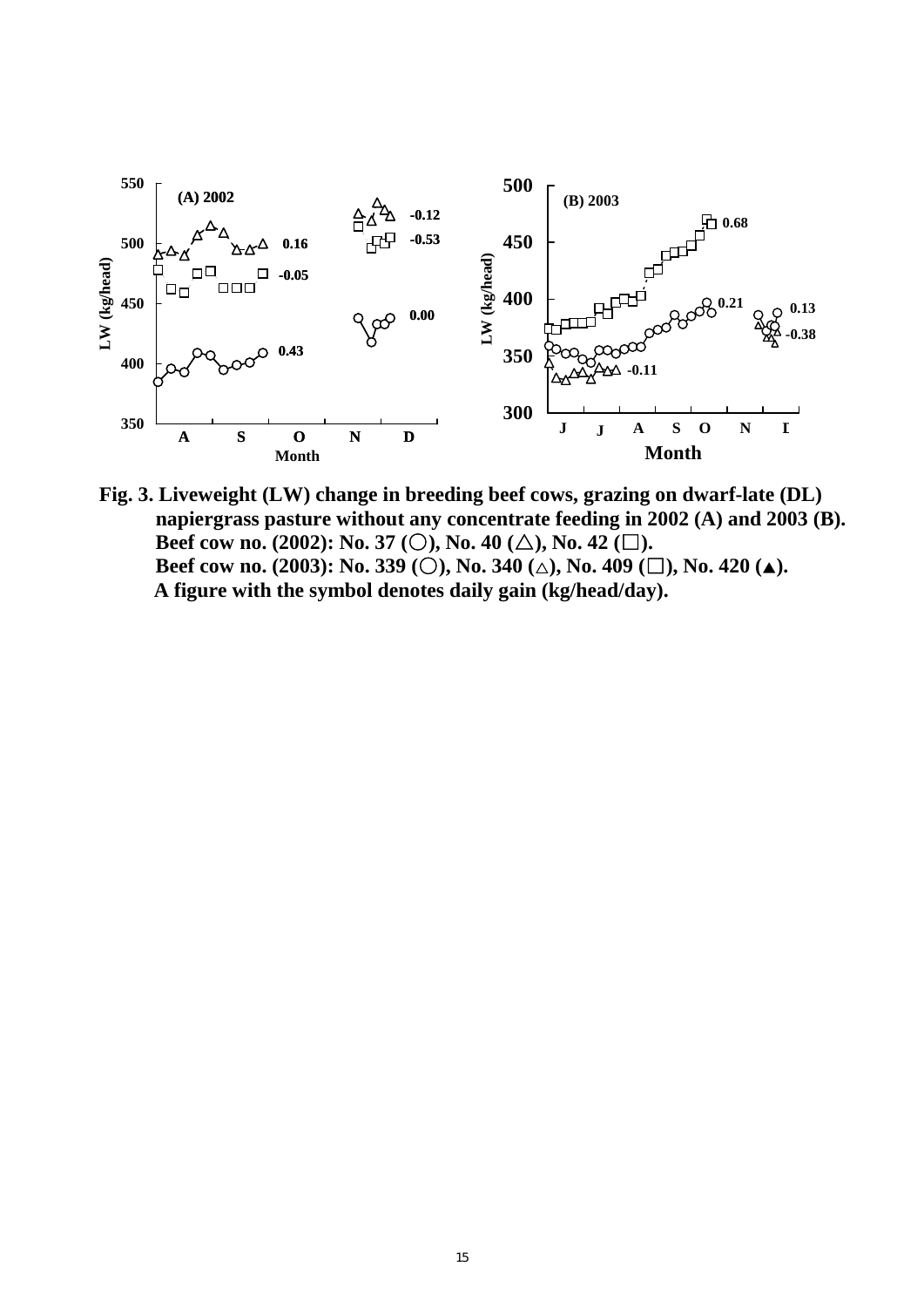

 図**4**. **DL**ネピアグラス草地の輪換放牧体系における黒毛和種 育成牛の生体重(**LW**)の変化(**2004**年および**2005**年). 図中の棒は,**3**頭の平均値の標準誤差を示す。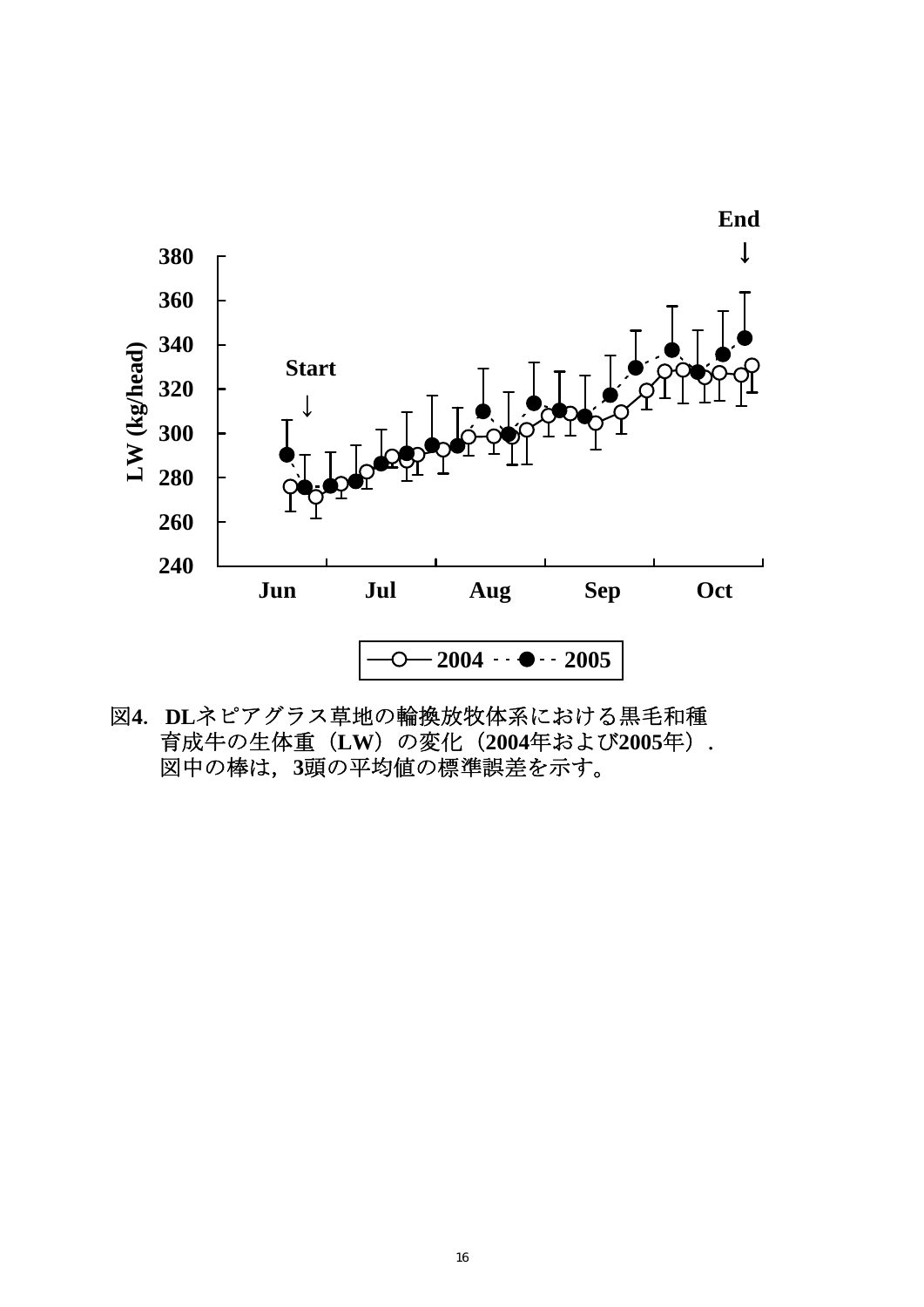表2.DLネピアグラス草地の牧養力.

|                | 供試年  |      |      |                     |
|----------------|------|------|------|---------------------|
| 質<br>形         | 2002 | 2003 | 2004 | 2005                |
| 造成年            | 2002 | 2002 |      | 2002+2004 2002+2004 |
| DL草地(5a/区)の牧区数 | 4    | 4    | 6    | 6                   |
| 総面積 (ha)       | 0.2  | 0.2  | 0.3  | 0.3                 |
| $CD$ (/ha)     | 1016 | 1355 | 1000 | 997                 |
| 放牧開始時LW (kg/頭) | 451  | 359  | 276  | 276                 |
| DG (kg/頭/日)    | 0.09 | 0.44 | 0.43 | 0.56                |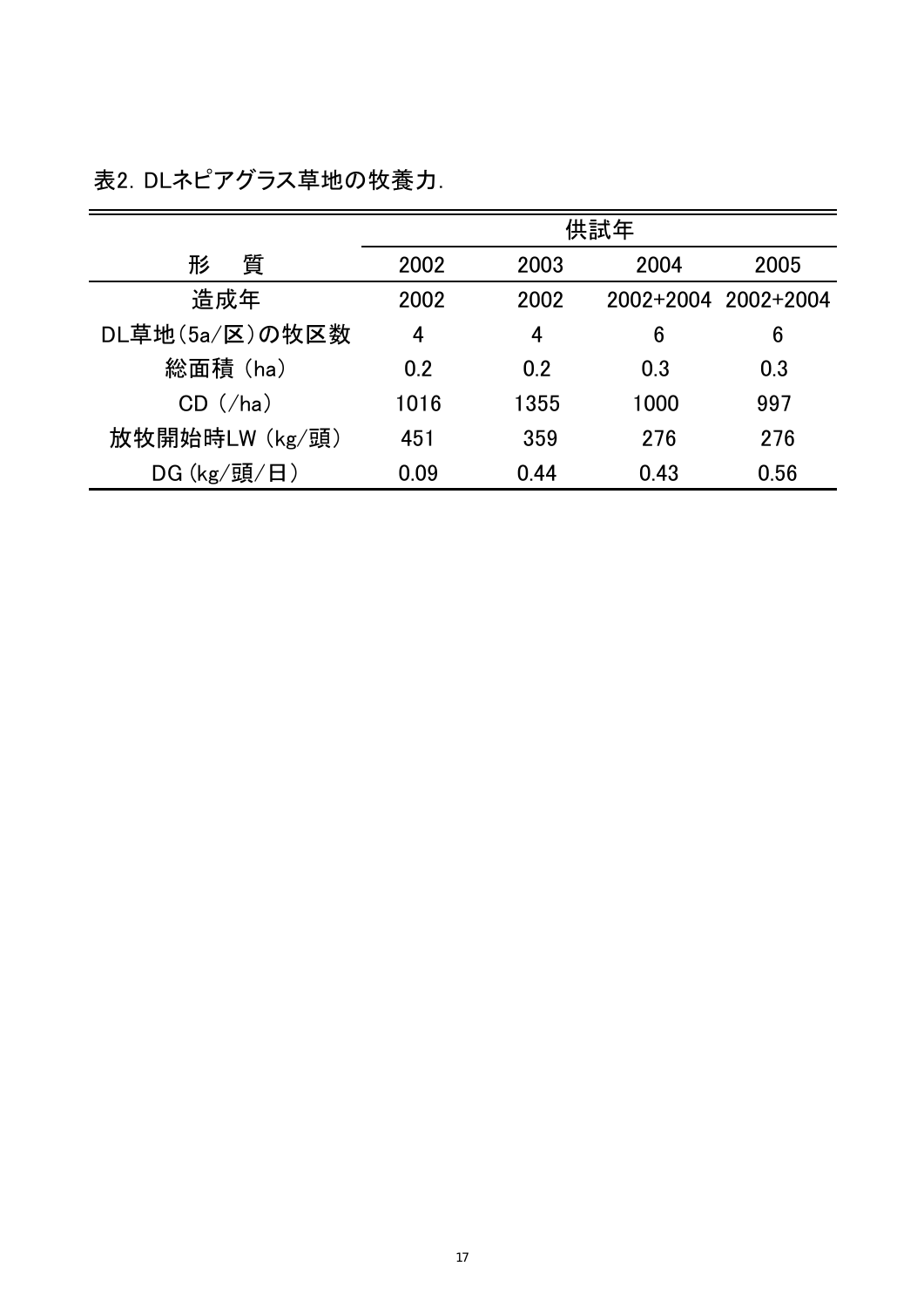| 項目名    | 単位    | 平均    | 変異幅           | 生理値         |
|--------|-------|-------|---------------|-------------|
| 総蛋白    | g/dl  | 6.6   | $6.4 - 6.7$   | $6.5 - 7.5$ |
| アルブミン  | g/dl  | 3.5   | $3.4 - 3.6$   | $3.0 - 4.0$ |
| 尿素態窒素  | mg/dl | 16.0  | 14.0-17.2     | $10 - 20$   |
| カルシウム  | mg/dl | 10.6  | $10.1 - 10.9$ | 8.0-12      |
| マグネシウム | mg/dl | 2.2   | $2.0 - 2.4$   | $1.8 - 3.2$ |
| 無機リン   | mg/dl | 7.4   | $6.3 - 8.1$   | $4.0 - 8.0$ |
| ナトリウム  | mEq/1 | 137.7 | 135-139       | 132-152     |
| カリウム   | mEq/1 | 4.2   | $4.0 - 4.4$   | $3.9 - 5.8$ |
| 血糖     | mg/dl | 72    | 69-76         | 45-75       |
| 遊離脂肪酸  | mEq/I | 0.13  | $0.08 - 0.19$ |             |
| A/GE   |       | 1.11  | $1.03 - 1.16$ | $0.8 - 1.5$ |

表3.黒毛和種放牧牛(3頭)の退牧時における血液性状.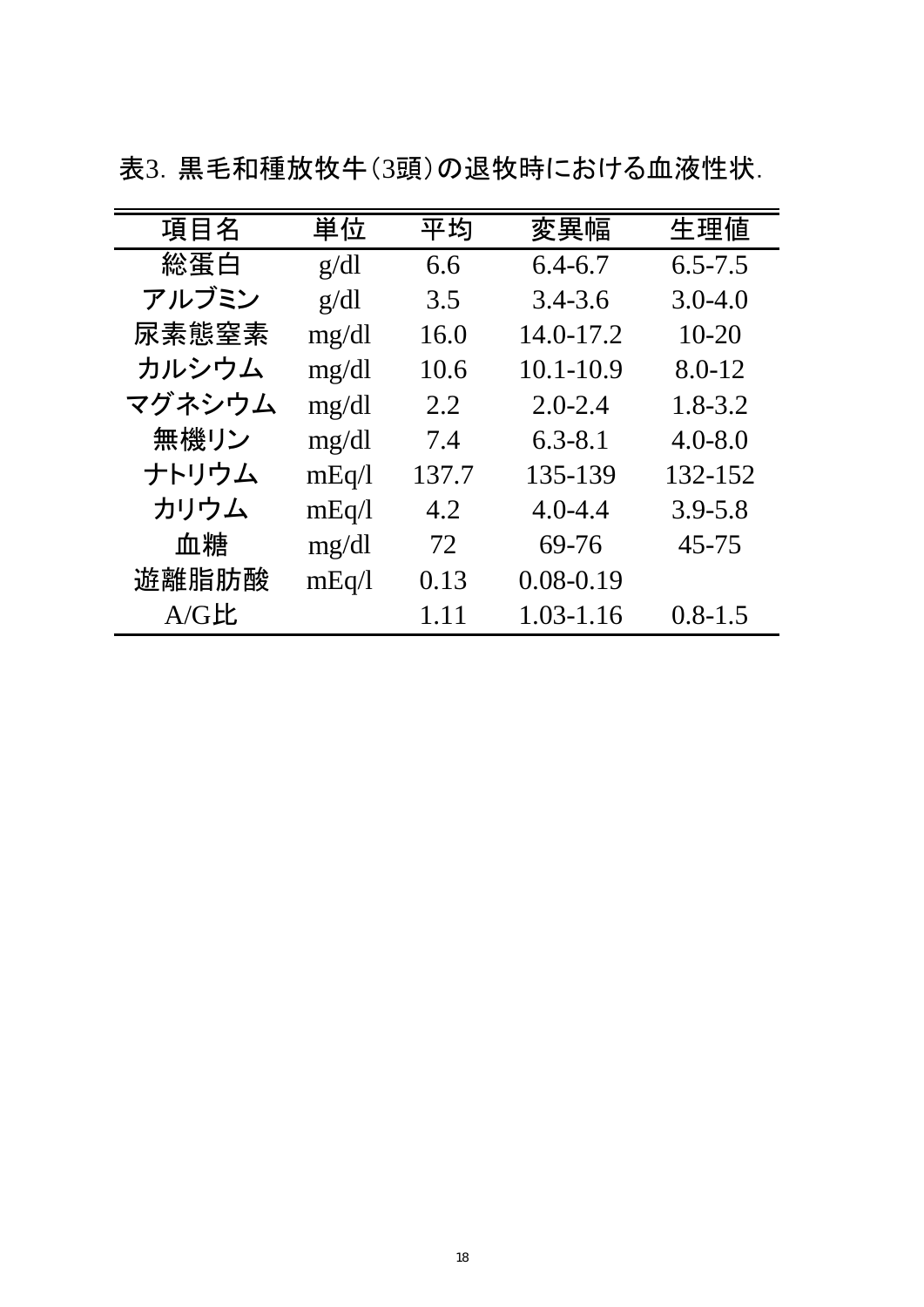|                       | 年度<br>測<br>地<br>ᅲ |          |          |          |          |
|-----------------------|-------------------|----------|----------|----------|----------|
| 質<br>形                | 宮崎(2002)          | 宮崎(2004) | 水俣(2003) | 五和(2003) | 有明(2004) |
| 植付後日数(<br>日           | 87, 94, 101, 108  | 73, 79   | 93       |          | 89       |
| 草高(cm)                | 132               | 97       | 111      | 120      | 128      |
| 茎数 $(\text{A/m}^2)$   | 34.8              | 27.1     | 43.0     | 11.0     | 50.3     |
| 平均1茎重(g)              | 12.2              | 7.3      | 6.8      | 8.3      | 14.3     |
| 草量(g/m <sup>2</sup> ) | 427               | 195      | 293      | 92       | 717      |
| 葉面積指数                 | 4.39              | 2.60     | 4.83     | 1.11     |          |
| 葉身重比率(%)              | 65.6              | 89.0     | 87.0     | 67.4     | 60.8     |

表4.放牧(刈取り)開始時における植物体諸形質.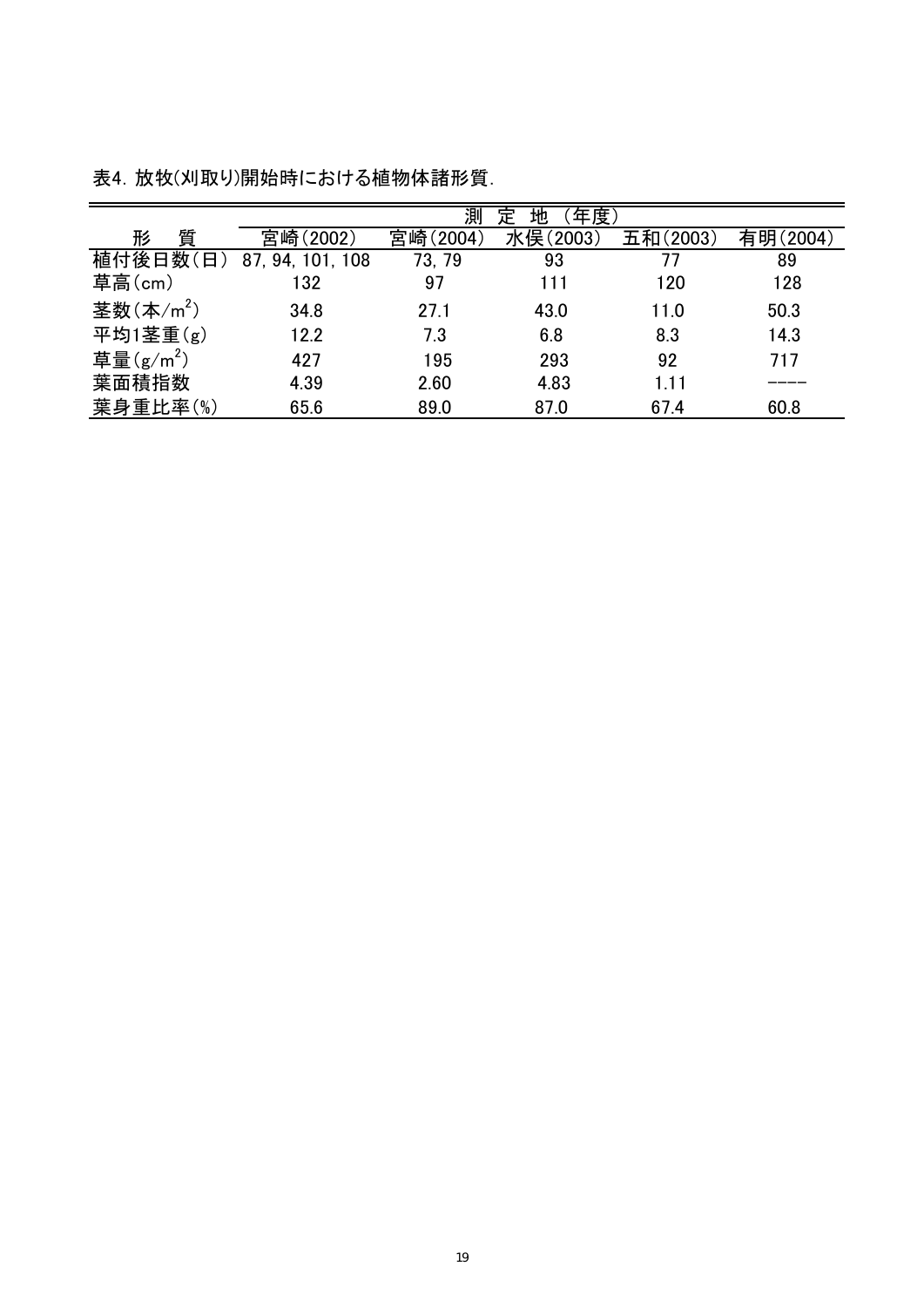

図5. 放牧周期と葉身(LB)および茎(ST)別の*in vitro* 乾物消化率 (IVDMD)の放牧前後における変化. 図中の異なる符号は,5%水準で有意な周期および器官差を示す.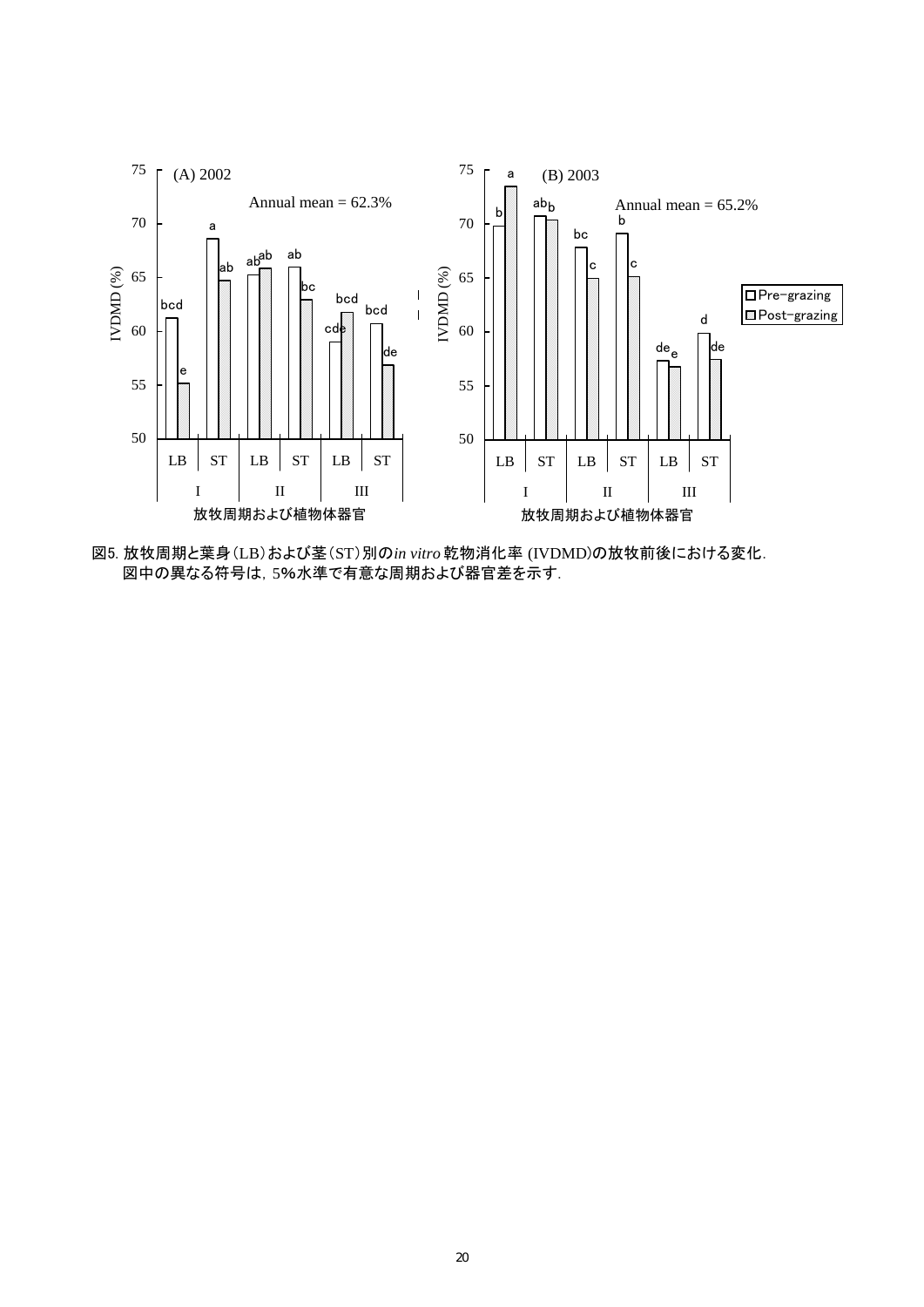

図6. 放牧周期と葉身(LB)および茎(ST)別の粗タンパク質(CP)含量の放牧前後における変化. 図中の異なる符号は,5%水準で有意な周期および器官差を示す.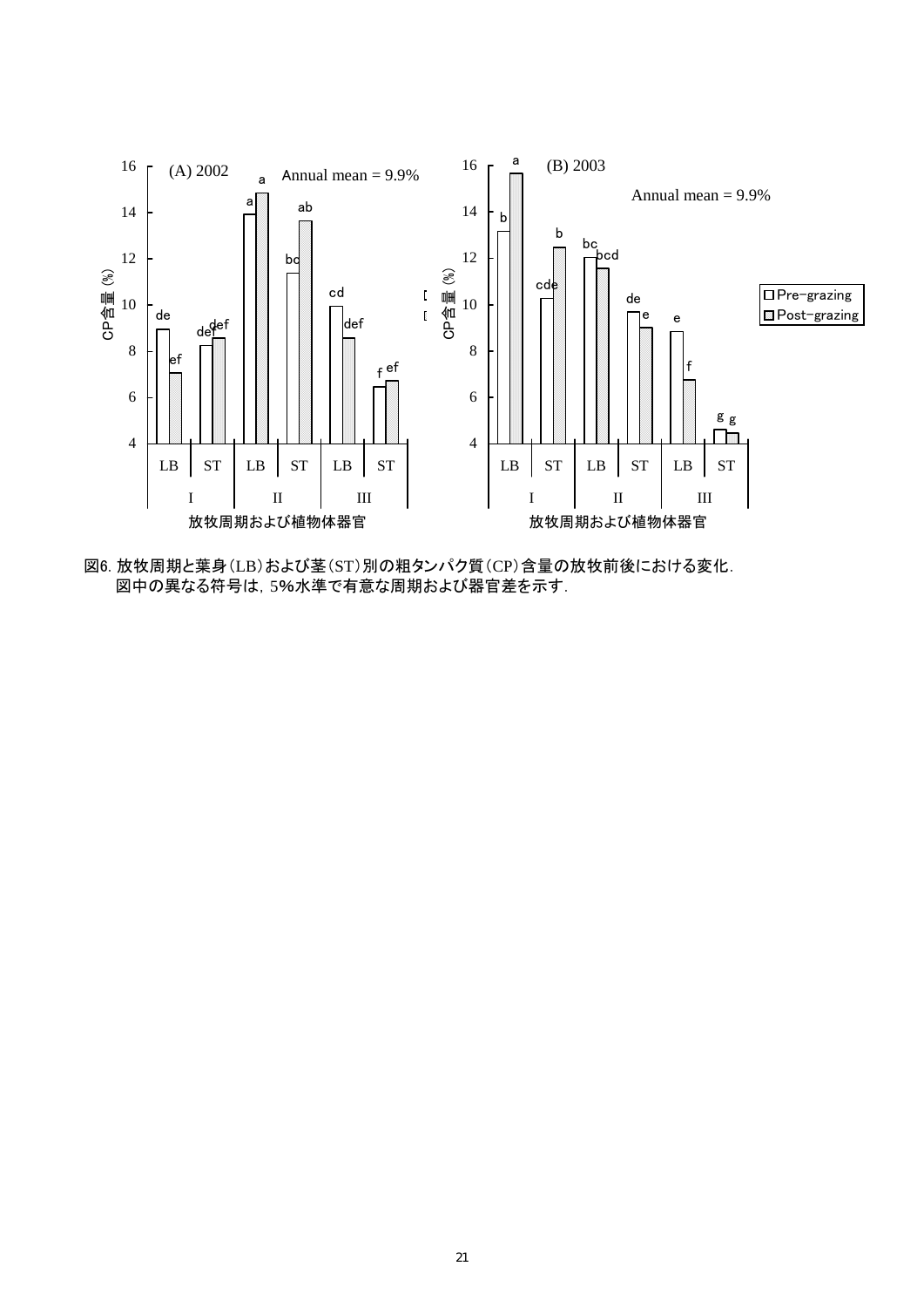

図7.DLネピアグラス草地の放牧前における*in vitro* 乾物消化率(IVDMD) および粗タンパク質(CP)含量の変化(2004年). 図中の異なる符号は5%水準で有意な差を示す. 暖地型イネ科牧草の平均値(破線はIVDMD:54%,実線はCP含量:9.3%)を示す.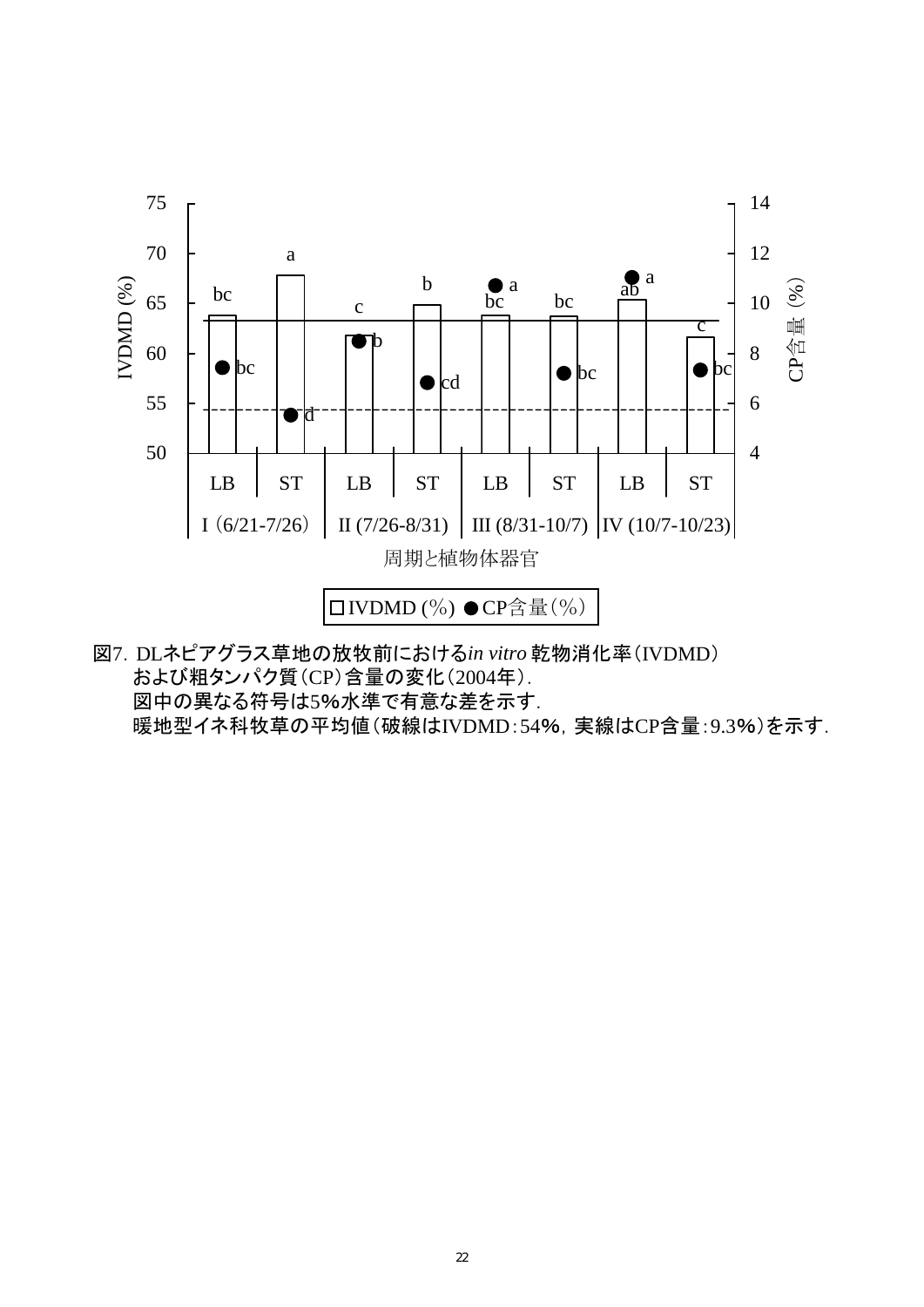

図8.追播イタリアンライグラス草地の放牧前後における*in vitro* 乾物消化率(IVDMD)および粗タンパク質(CP)含量の変化.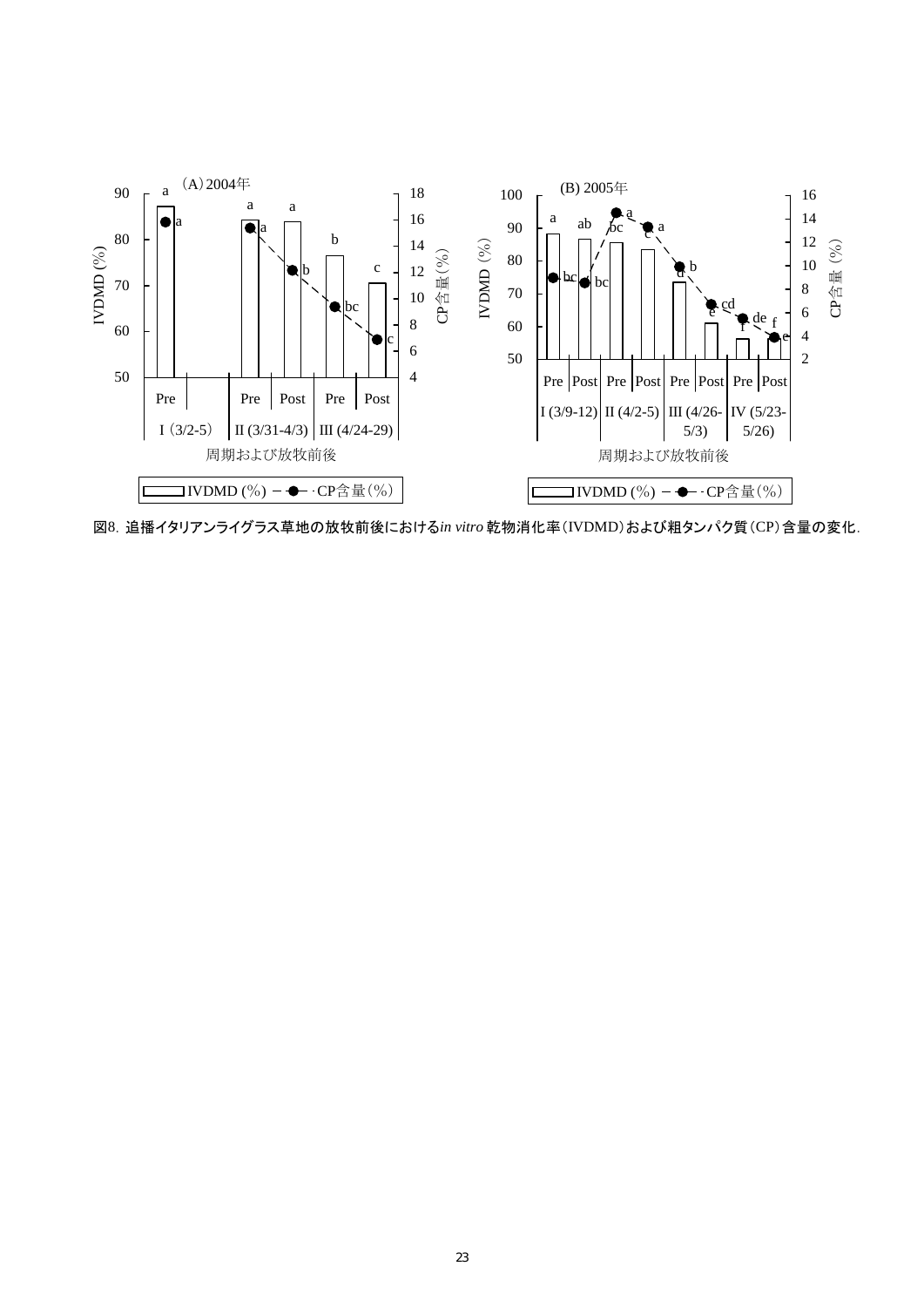|             | 観<br>測<br>(造成後年数)<br>地                   |                                          |                                         |                                      |                                         |
|-------------|------------------------------------------|------------------------------------------|-----------------------------------------|--------------------------------------|-----------------------------------------|
| 間<br>期      | 宮崎(1,3年目                                 | 水俣(2年目)                                  | 五和(2年目)                                 | 合志(1年目                               | 有明(1年目)                                 |
| 12月         | $1.3^{\circ}\mathrm{C}$ (0 $\boxminus$ ) | $0.7^{\circ}\mathrm{C}$ (0 $\boxminus$ ) | $0.1^{\circ}\mathrm{C}$ $(0 \boxplus )$ | $-2.7^{\circ}C(6 \Box)$              | $2.3^{\circ}\mathrm{C}$ (0 $\boxplus$ ) |
| 1月          | $-2.4^{\circ}\text{C}(5 \text{ H})$      | $-1.4$ °C $(7 \boxplus )$                | $-1.4\degree C(6\Box)$                  | $-5.3^{\circ}\text{C}(24 \text{ H})$ | $0.1^{\circ}\mathrm{C}$ $(0 \boxplus )$ |
| 2月          | $-1.4$ °C $(1 \boxplus )$                | $-2.8^{\circ}\text{C}$ (10日)             | $-3.2$ °C $(13\boxplus)$                | $-6.2$ °C $(17 \boxplus )$           | $-1.2^{\circ}\text{C}(4 \boxplus)$      |
| 3月          | $-1.1^{\circ}C(1 \Box$                   | $-0.4$ °C $(2 \boxplus)$                 | $-1.2^{\circ}\text{C}(3 \text{ H})$     | $-4.2$ °C $(11 \boxplus )$           | $1.1^{\circ}\mathrm{C}$ $(0 \boxplus )$ |
| 平均気温(零下日数計) | 9.2°C (7 $\boxplus$ )                    | 8.1°C $(19H)$                            | $7.6^{\circ}C(22 \boxplus)$             | $6.0^{\circ}C(58 \text{ H})$         | $8.6^{\circ}C(4 \boxplus)$              |
| 越冬率(%)      | 100.0                                    | 100.0                                    | 72.8                                    | 94.7                                 | 98.8                                    |
| 草地の利用方法     | 輪換放牧                                     | 輪換放牧                                     | 連続放牧                                    | 採草利用                                 | 採草利用                                    |

表5.越冬期間における月別の最低気温の極値(零下日数),平均気温および越冬率(2004-2005年).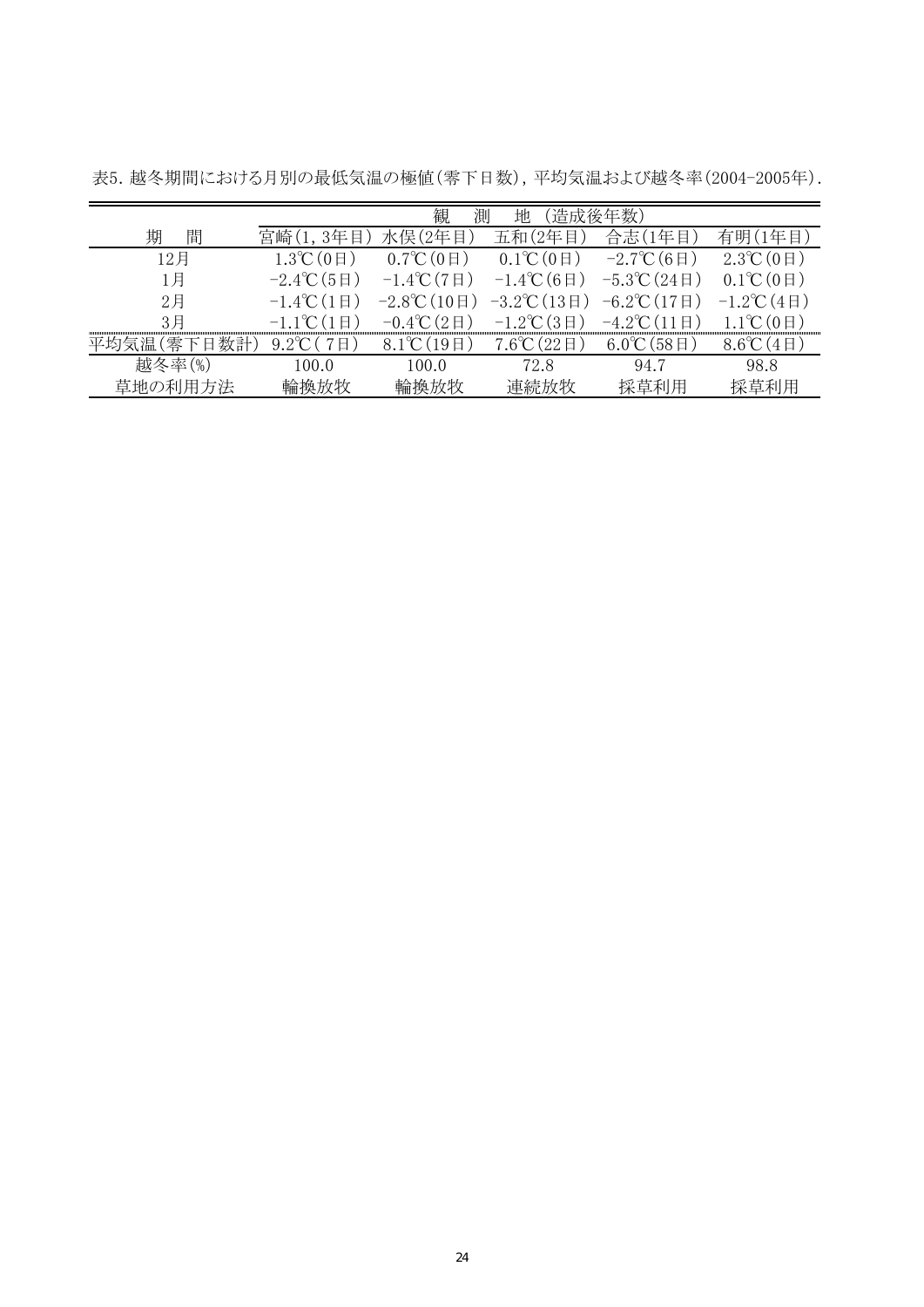

図9. 越冬期間の最低気温極値と越冬率との関係. ○:輪換放牧(採草)利用,●:連続放牧利用.